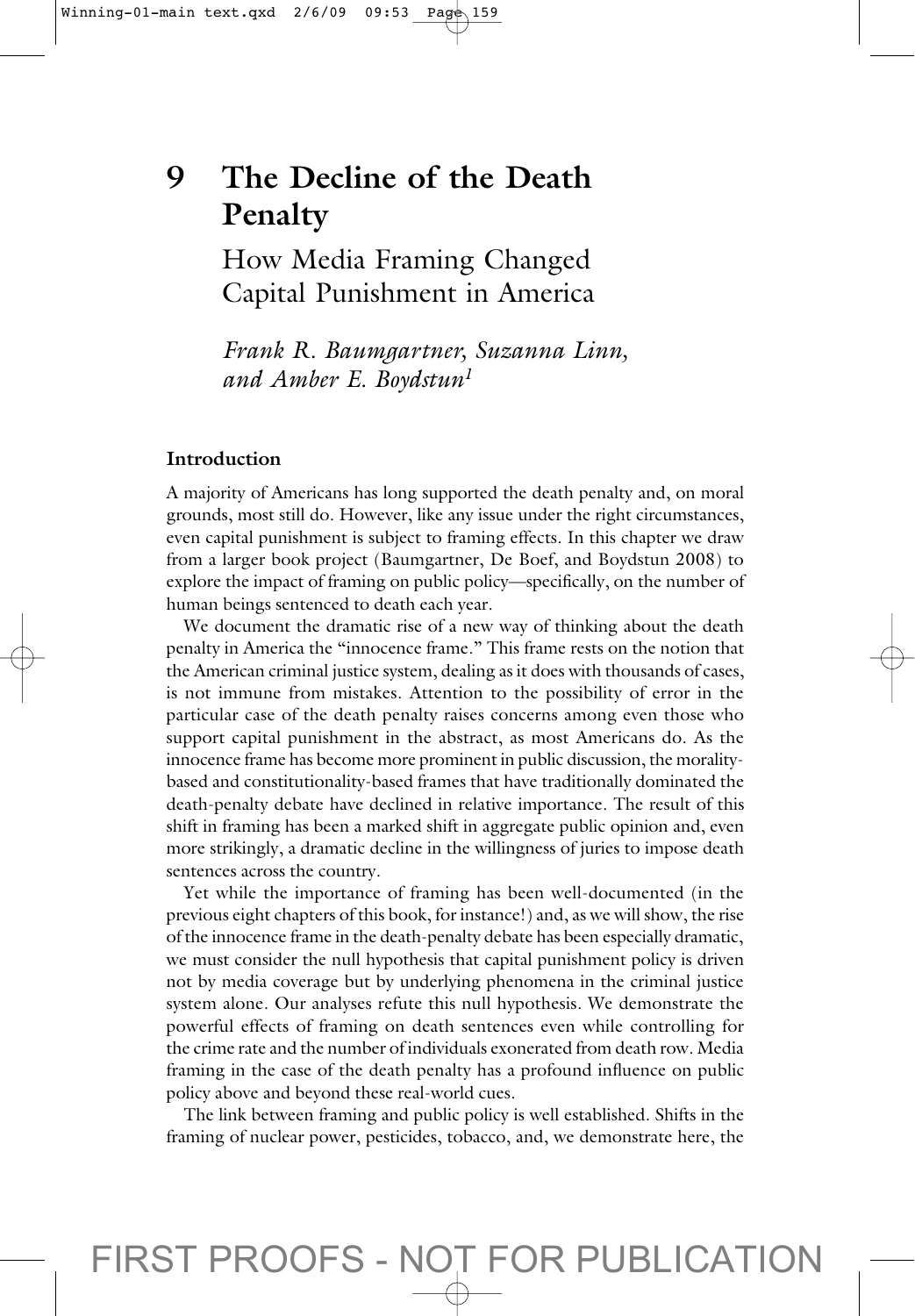death penalty, have dramatic effects on policy (Baumgartner and Jones 1993; Schneider and Ingram 1993; Riker 1986). Framing drives policy making through a number of different channels, and key among these is public opinion. As many authors have shown, the way an issue is defined can powerfully affect the audience's perception of the issue (see Chapters 6 and 7; see also Druckman 2001; Jacoby 2000; Nelson, Clawson, and Oxley 1997; Nelson and Oxley 1999; Pollock 1994; Terkildsen and Schnell 1997; Tversky and Kahneman 1986).

Sometimes the effects that framing has on public opinion and policy making serve to augment events, sometimes they trump events, and sometimes framing effects can set in motion a social cascade—the rapid spread of information, like wildfire, throughout and between social networks. Such is the case in the recent history of the death penalty. Arguments that the system is broken—that the process, run by bureaucrats, is inevitably prone to errors—have resulted in a dramatic reduction in the number of death sentences handed down by juries in the United States, beyond that explained by the empirical evidence that mistakes are made. Further, as we show in greater detail in the larger project from which this chapter is drawn (Baumgartner, De Boef, and Boydstun 2008), initial success in drawing attention to the new innocence frame contributed to the system of positive feedback, promoting the mobilization of student-led "innocence projects" in many journalism and law schools throughout the country. These innocence projects have uncovered more examples of innocents on death row, which in turn have led to greater attention to the problem. The positive-feedback mechanism we note here is typical of many social cascades and in this case explains a dramatic explosion in attention to the concept of innocence since the late 1990s.

Here, we expand on our previous analyses, tracing framing of the deathpenalty debate and its impact on public policy and building a statistical model that predicts an important measure of policy outcomes and shows strong framing effects even while controlling for relevant real-world indicators. Our focus is on the rise of the appeal of innocence-based arguments against the death penalty and their effect on the annual number of death sentences in the United States. Our emphasis here is on aggregate, national-level framing effects, public opinion, and policy change.

We begin by documenting and measuring the rise of the innocence frame, presenting evidence that public discussion of the death penalty has been altered by a new and unprecedented focus on the possibility of errors in the system, an eventuality with which no one is comfortable. The "innocence frame" has resonated more than previous arguments, bringing together a cluster of previously existing, but distinct, arguments into a single frame likely to have greater effect on public discourse than the same arguments considered separately. More broadly, we show attention has focused on different dimensions of the debate during different historical periods. Through a comprehensive analysis of the content of nearly four thousand stories relating to the death penalty in the past 45 years, we trace these substantive shifts in the nature of the debate. And against the backdrop of this shifting debate we demonstrate the unprece-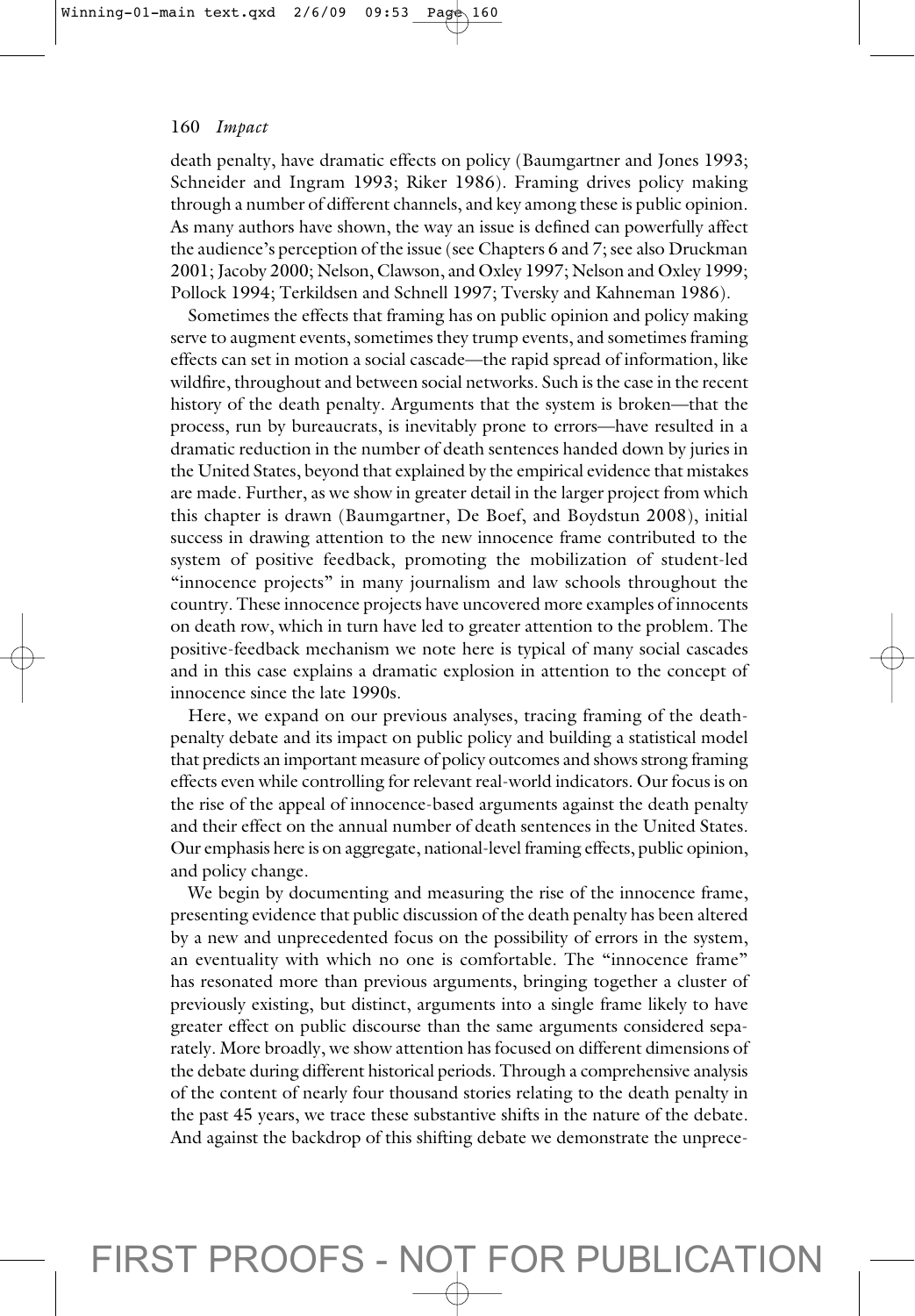dented power of the new "innocence frame" in influencing public policy, measured here by the annual number of death sentences issued in the United States over this same time period.

# **A Theory of Dynamic Framing and a Method of Measurement**

Many have noted the importance of issue-framing, or issue-definition, in public policy making. From Schattschneider (1960) to Cobb and Elder (1972) to Kingdon (1984) to Baumgartner and Jones (1993), such a focus has been a staple in studies of agenda-setting. Baumgartner and Jones were arguably the most systematic in tracing the level and tone of news coverage to particular issues over time. They showed for example that news coverage toward the pesticides and nuclear industries was sometimes overwhelmingly positive, but later switched to be overwhelmingly negative. Public policy, they argued, was closely related to these shifting foci of public discussion—where there were "waves of enthusiasm," government actions supported the development of the industry; where "waves of criticism" were apparent, officials attacked and regulated those same industries (Baumgartner and Jones 1993, p. 84). "Good news" and "bad news" have policy consequences.

Policy issues are much more complex than only positive and negative, good and bad, or any other single dimension; more recently the focus in the empirical study of issue-definition has moved to the analysis of how multidimensional issues are simplified in public debate so that only a few dimensions are the object of significant discussion. The multidimensional nature of policy debates has been the object of attention from dozens of scholars ranging from Riker (1986) to Schneider and Ingram (1993) to Stone (1989, 2002) to Poole and Rosenthal (1991), who note that, no matter how complex the underlying set of issues, congressional responses can be arrayed along one or two dimensions. Bryan Jones discussed these issues in some detail in developing a model of decision making based on multidimensional choice (2001). In their most recent work, Jones and Baumgartner (2005) have developed a model focusing on the implications of bounded rationality and the implications of "attention-shifting," which is when individuals or organizations move their focus from one dimension of a debate to another (we could also call this process "frame-shifting"). They argue that attention-shifts are inevitable in any complex decision-making environment and that these shifts explain the punctuated-equilibrium nature of public policy response. Most policies, most of the time, follow a strongly inertial, status-quo-oriented track, but are occasionally up-ended through fundamental reconsiderations of how to approach the issue: attention-shifts.

We believe that the death penalty has undergone such a transformation in recent years, and hence we study it in considerable detail here. The death penalty, of course, in many ways represents a "most difficult case" for framing effects, since for most people it has been so strongly associated with deeply felt religious or moral views. These views do not change lightly. Thus, the shift that we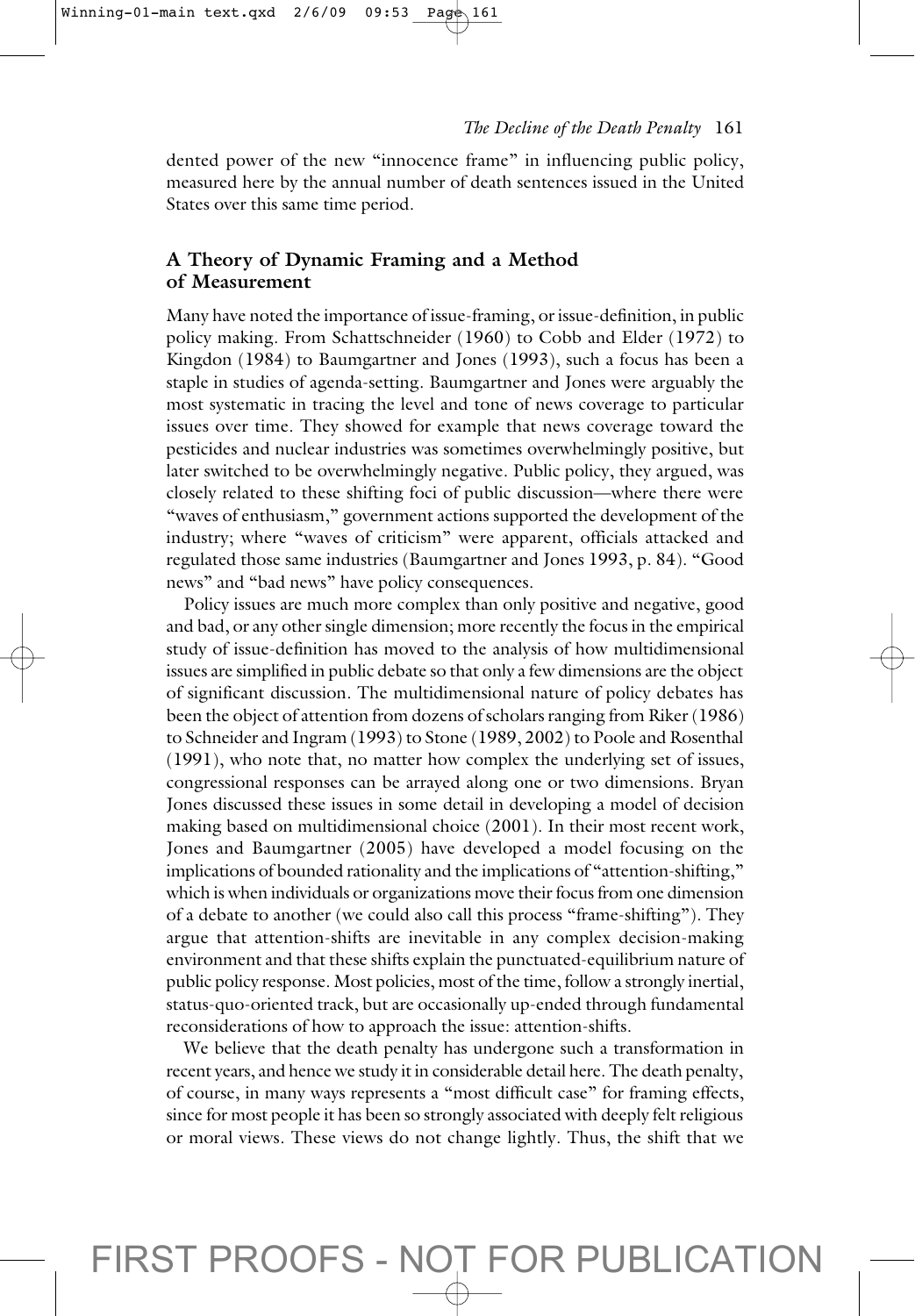document is all the more remarkable because it reorients the debate away from the morality dimension to an entirely different way of thinking of the issue. If it can happen on such a morally charged issue as capital punishment, it can happen to virtually any issue.

The death penalty itself is the object of a voluminous literature and we do not propose a comprehensive analysis of the topic (see Banner 2002 for an excellent recent overview; see also Bedau 1997; Haines 1996; Jost 2001). We focus here on demonstrating quantitatively the important shifts in attention that have occurred in media coverage of the death penalty, the impact of these shifts on the overall tone of coverage, and finally the impact of the tone of discussion on public policy outcomes. We begin with a simple content analysis of *New York Times* coverage of the topic since 1960 using abstracts archived in the *New York Times Index*. <sup>2</sup> Our comprehensive coding system allows us to go into much greater detail than others have done before to show the shifting topics of public attention, and in doing so we show how feasible it is to incorporate multidimensional coding into content analysis.

# **Media Coverage of the Death Penalty**

The death penalty has long been understood and discussed in the media in terms of constitutionality and morality. Since the mid-1990s, however, a new issue definition has arisen, and dramatically so. The innocence frame rests on the idea that, no matter what one thinks about the morality of capital punishment, we should ask whether the justice system is capable of administering the penalty across thousands of individual judicial proceedings with no errors. The idea of flaws in the system, of innocent people being on death row, of the wrong people possibly being executed, has transformed the debate. In 1996, thirty stories appeared in the *New York Times* concerning capital punishment; the bulk of these reported opinions, news, or events leading toward the application of the death penalty. In 2000, 235 stories appeared, and the overwhelming majority of them were highly critical of capital punishment. In just a few short years, the issue was reframed to focus on errors, mistakes, and the possibility of executing the wrong person.

In Chapter 6, Druckman explains how the effectiveness of a frame can be altered not only by the quality of the frame but also by the amount of competition among distinct frames in the debate. His discussion helps to explain the profound effect of the innocence frame on capital punishment policy that we will demonstrate in this chapter. Not only is the innocence frame highly compelling even the staunchest death-penalty supporters have to agree that the state should not execute innocent people—but it has virtually drowned out all competing definitions of the issue. As we document here, the death-penalty debate of the late 1990s and early 2000s was dominated, saturated in fact, by this single frame.

Figure 9.1 shows the number of stories in the *New York Times* relating to capital punishment from 1960 to 2005.<sup>3</sup> A total of 3,939 stories appeared during this time, with substantial peaks of coverage in 1976–77, just after the Supreme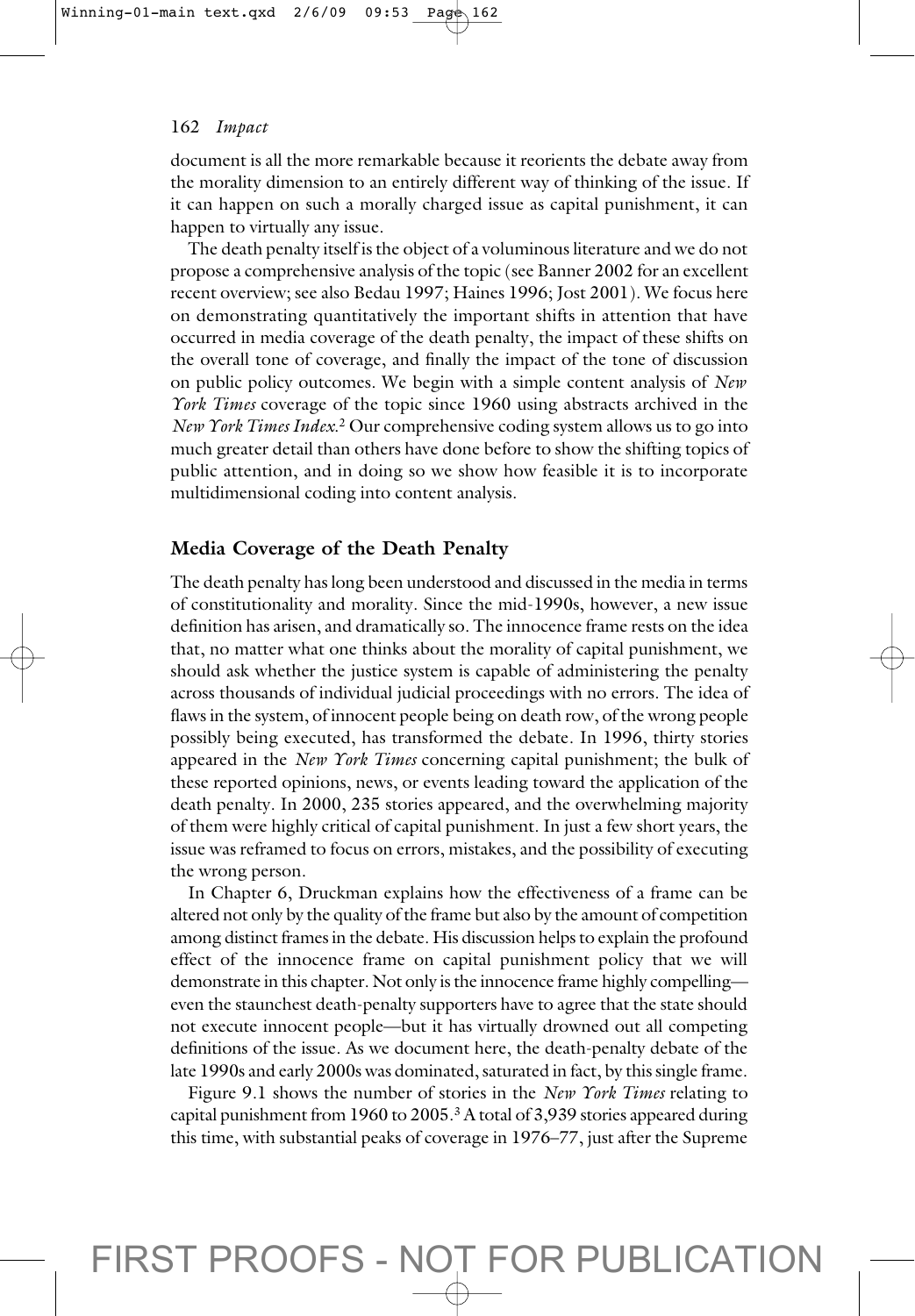*The Decline of the Death Penalty* 163



*Figure 9.1* The Number of Stories on Capital Punishment in the *New York Times Index*, 1960–2005

Court's *Gregg v. Georgia* ruling reinstating the death penalty (following the 1972 *Furman v. Georgia* decision invalidating state capital punishment laws), and then again in 2000. During these two peaks, the newspaper carried over 150 stories per year: more than three stories per week. The figure makes clear that the death penalty emerged onto the media agenda in the 1970s; there was little coverage, less than one story per week, before 1972. Attention to the death penalty remained high through the 1980s and 1990s, with the exception of a brief dip in 1996–98. Most notably, since 1999 coverage has grown substantially, even though there has been no monumental Supreme Court decision such as those of 1972 and 1976. Rather, more recent coverage, especially the unprecedented level of coverage in 2000, has related to various challenges to the system based on juvenile offenders, the mentally handicapped, and the concept of innocence. The number of front-page stories has grown as well: From just one in 1960, there were two in 1970, four in 1980, eight in 1990, and 19 in 2000.

Capital punishment contains many different dimensions of debate, from constitutionality to morality to efficacy and others. We coded each *New York Times* abstract for the presence of a comprehensive list of 65 different arguments, or frames, clustered into seven main themes, or frame dimensions: efficacy, morality, fairness, constitutionality, cost, mode of execution, and international concerns. We show in this section how the component arguments have waxed and waned over time, how the frame dimension, or topic, of discussion is systematically related to the tone of the debate, and specifically how the tone of the debate has shifted in response to the shifting dimensions of discussion. We begin in Figure 9.2 with a simple presentation of the number of stories using each frame dimension.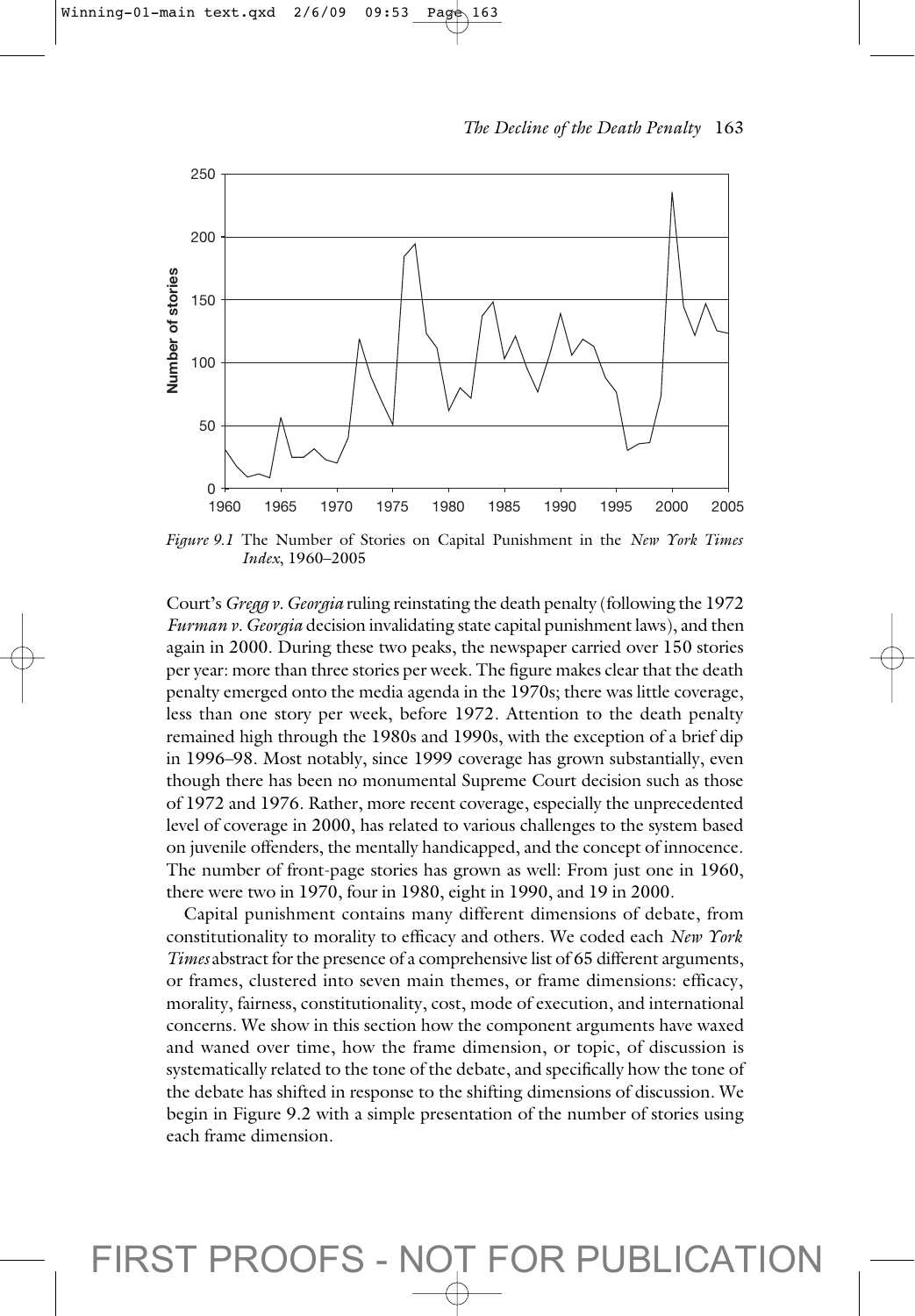

*Figure 9.2* The Number of Stories on Each Topic, or Dimension, of Attention in the *New York Times Index*, 1960–2005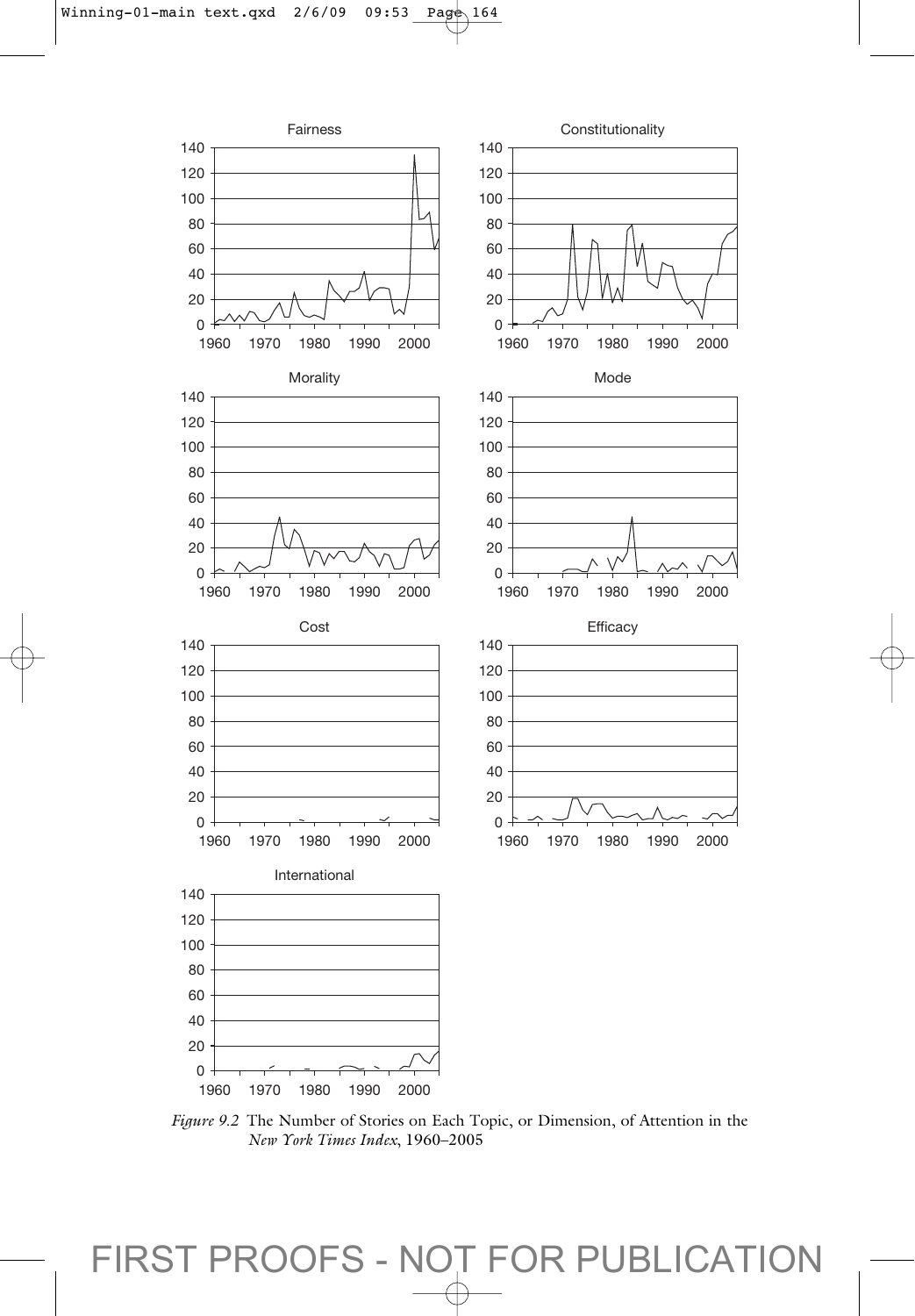Issues of constitutionality are the single most common theme in *New York Times* coverage over most of this period; over 1,467 stories mentioned discussions of this type, with peaks coming in 1972, 1976 and the years following that, in the mid- to late-1980s, and finally in the early twenty-first century as the constitutionality of capital punishment for juveniles and the mentally handicapped became important controversies. Morality issues have been less prominent over time, with a total of 622 stories focusing on these. Discussion of morality has been prominent since 1972, especially from 1972 to 1978 when the constitutionality of the entire death penalty was hotly debated. Since the 1970s, moral issues have never completely disappeared from the media agenda, but they have been significantly less prevalent. The fairness dimension, of which the innocence frame is one part, was not prominent before the 1980s, but grew rapidly beginning in 1983. It reached a peak in 2000 with 134 stories in that year alone; over the entire period there were 1,099 stories with fairness arguments. Many stories fit into other categories focusing on international comparisons, efficacy (whether the penalty serves as a deterrent or not, for example), cost, mode of execution, or "other" topics. None of these categories was used in more than 241 stories across the entire period. In general, we can see from Figure 9.2 that constitutionality is a perennial theme; that morality has been an important theme as well; and that the fairness dimension (driven primarily by the innocence frame) has shown a dramatic increase from virtually no coverage before the 1980s to constituting more than half of the entire amount of coverage annually in many recent years.

Some topics, such as the heinousness of a crime, are almost always associated with an overall pro-death-penalty theme of coverage. Others, such as international comparisons, lead almost always to an anti-death-penalty story. In fact, knowing the topic, or frame dimension, of the story allows us to make a good prediction of the tone, as Figure 9.3 shows.

Stories mentioning morality issues may mention arguments on either side of the death-penalty debate, of course. These stories in fact are quite evenly split between pro- and anti-death-penalty tones. Similarly, stories mentioning constitutionality questions may focus on issues favoring the defendant or those favoring the state; here too the tone is quite split (though with a net anti-deathpenalty tendency of 60 to 40 percent). When the topic shifts to fairness, however, the vast majority of the coded stories are anti-death-penalty. International comparisons, while less common, similarly have a powerful anti-death-penalty bias. The various tendencies present in Figure 9.3 make clear that the shifting attention to various topics that we demonstrated in Figure 9.2 can be expected to relate to powerful changes in the overall tone of media coverage over time.

In coding *New York Times* coverage of the death penalty, we also noted whether the abstract mentioned anything about the victim(s) or the defendant. Figure 9.4 shows that this simple question goes far in determining the overall tone of the story.

Most stories mention neither a victim nor a defendant, discussing instead such things as the general implications of Supreme Court decisions or state legislative debates about revising capital punishment laws and procedures. In fact, more than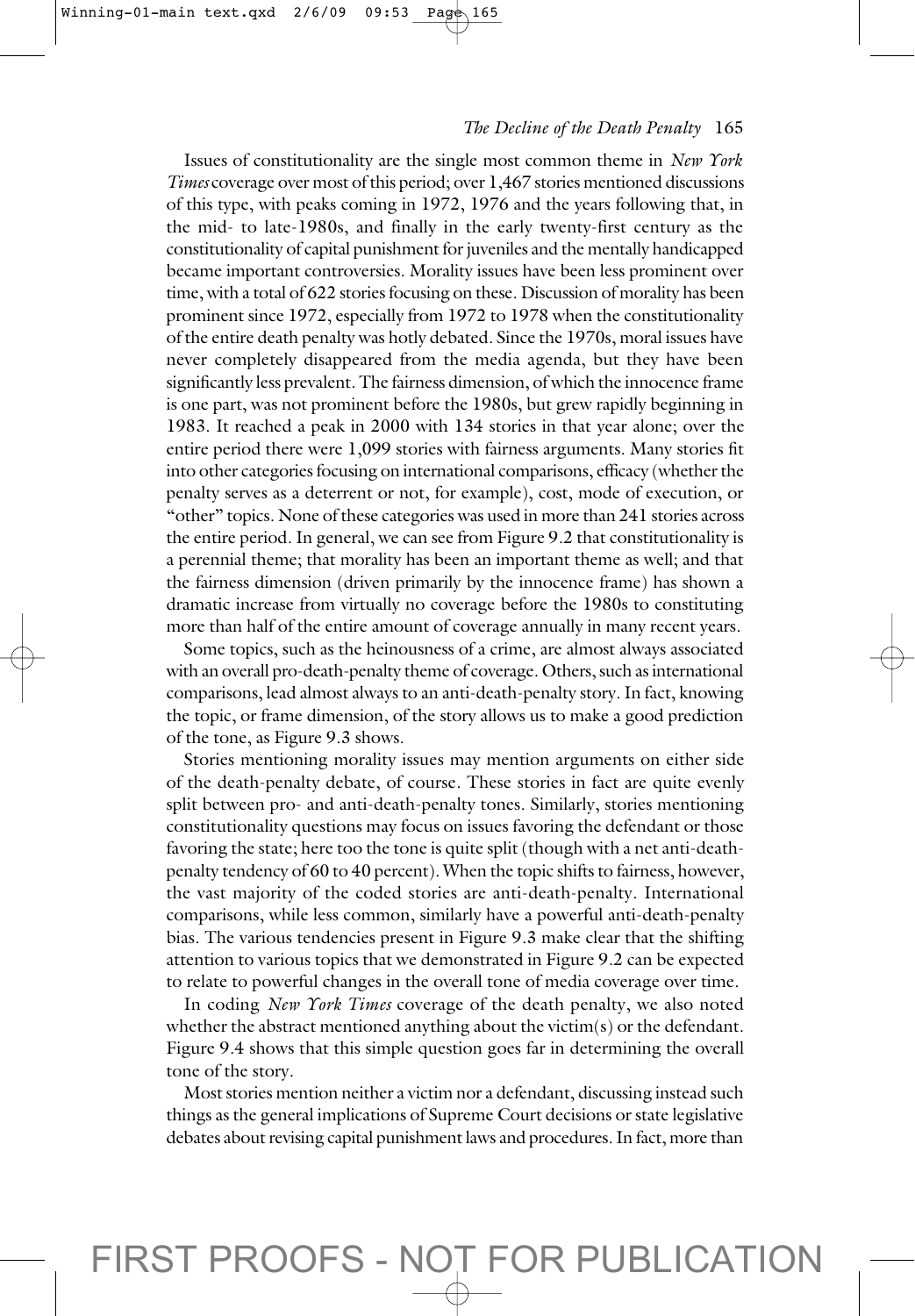



*Figure 9.3* The Topic Determines the Tone

Note: The figure shows the percentage of stories on each topic that were coded pro- or anti-death penalty, 1960–2005. Number of stories (with pro or anti tone) given in parentheses. Stories that were neutral or uncodeable by tone are not included.

two-thirds of the stories (2,817 abstracts) mentioned neither a victim nor a defendant, and, of the 2,159 stories in this group that were given either a proor anti-death-penalty tone, about 40 percent were coded pro-death-penalty, very similar to the overall total. Over 570 stories mentioned something about the victim with no discussion of the defendant; of the 505 stories among this group that were toned pro- or anti- approximately 71 percent had a pro-death-penalty tone. Similarly, 392 stories mentioned something about the defendant without mentioning the victim; of the 308 toned stories in this group only 21 percent were coded pro-death-penalty. Those stories that mentioned both the victim and the defendant were similar to the stories mentioning neither in their overall tone. Clearly, something about discussing the defendant either humanizes him or her, raises questions about imperfections or problems in the trial, or both. Similarly, a focus on the victims of crime typically corresponds with pro-deathpenalty stories. Whereas stories that mention the defendant tend to focus on the time period *after* the crime (the trial, the defendant's rehabilitation, etc.), stories that mention the victim tend to focus on the crime itself, usually highlighting the heinousness of the incident.<sup>4</sup>

Combined, the data in Figures 9.3 and 9.4 make clear why proponents and opponents of the death penalty have different foci. While certainly not all of those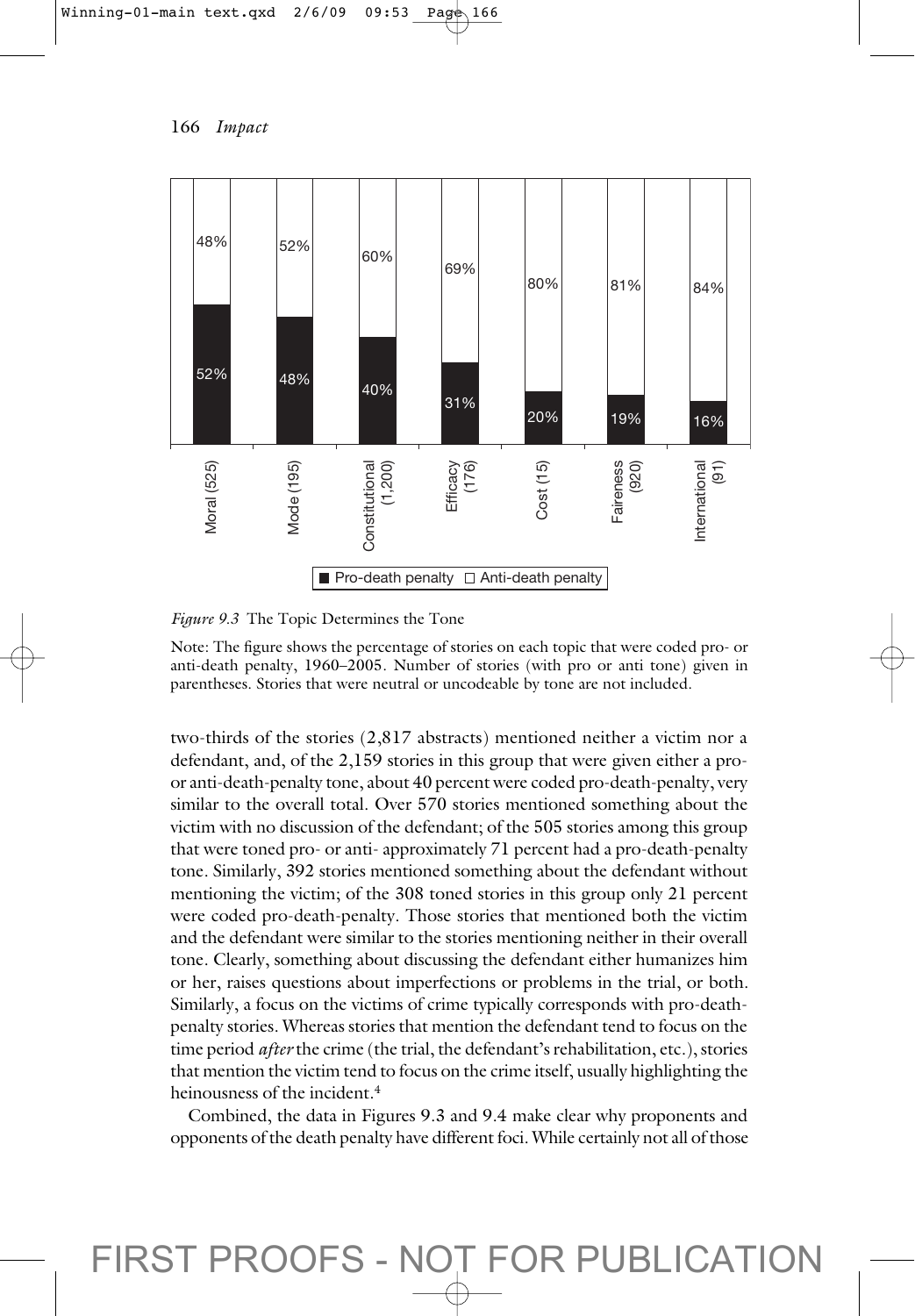

*Figure 9.4* Tone and Mention of Victim and Defendant

Note: The figure shows the percentage of stories mentioning either the victim or the defendant that were coded pro- or anti-death penalty, 1960–2005. The number of stories (with pro or anti tone) is shown in parentheses. Stories that were neutral or uncodeable by tone are not included.

close to the victims of violent crime support the death penalty, attention to victims is clearly associated with more stories favorable to the application of the death penalty. Thus, the subject matter of the story goes far in determining the tone. Since, as shown in Figure 9.2, the frame dimensions that dominate the debate change over time, we should expect the tone of the debate to shift as well. In Figure 9.5 we trace relative attention to the victim and the defendant since 1960.

Figure 9.5 shows the increased discussion of the victims of capital crimes during the 1970s (associated with significantly more pro-death-penalty discussion in general during that time), some decline in these numbers after the reinstatement of the death penalty in 1976, a steady rise in attention to the victims of crime in discussions of death-penalty issues until 1993, and then a dramatic and sustained reversal after that date. Since 1993, attention has increasingly focused on questions relating to the defendants in criminal trials rather than to victims. This change, of course, is strongly associated with the increased concern with innocence, fairness, and the accuracy of judicial proceedings.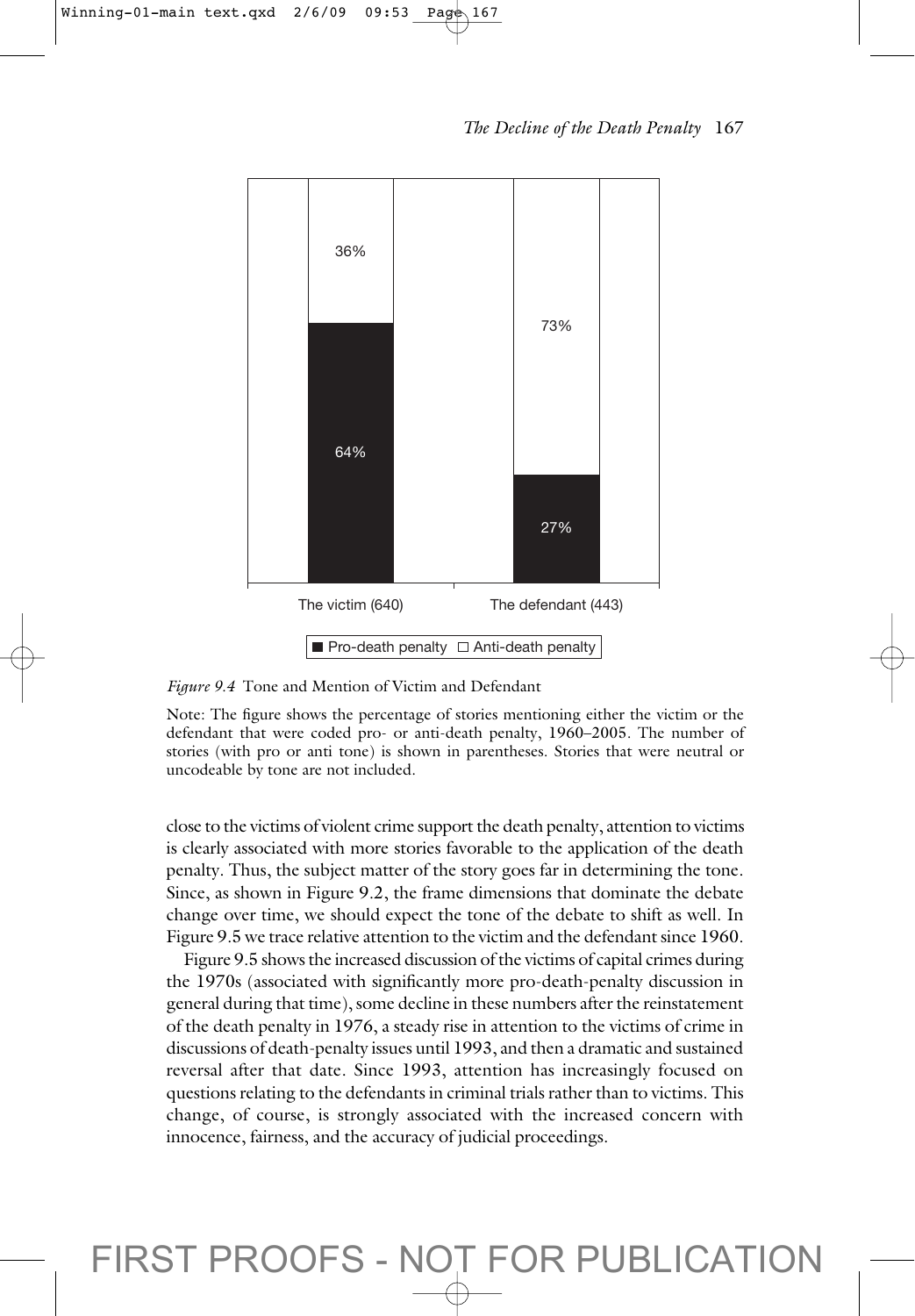



*Figure 9.5* The Number of Stories Mentioning the Victim and the Defendant, 1960–2005

We can see the dramatic rise of the innocence frame in particular by examining the number of stories each year presenting any of the following: (1) claims of innocence; (2) problems relating to evidence used in trial; (3) problems or imperfections in the justice system; or (4) characteristics of the defendant.

This cluster of considerations, ranging from simple humanization of the defendant to demonstrations of actual innocence through exonerations, has always been present in the death-penalty debate, as Figure 9.6 shows. However, none of these issues was a prominent aspect of media coverage of the death penalty until they collectively surged to unprecedented levels of coverage in 2000. From 1960 to the mid-1980s there was trivial coverage of these questions, typically fewer than ten stories mentioning them each year. Coverage grew from the 1980s to the 1990s, then rocketed to new levels in 2000.

We have shown how the nature of this debate has been transformed over the last 45 years. The shifting foci of attention have caused systematic variations in the overall tone of attention over time. Figure 9.7 shows these trends, summarized in the "Net Tone" of *New York Times* coverage: the number of pro- minus the number of anti-death-penalty stories.

The data in Figure 9.7 capture the net results of all the shifting foci of debate we have examined. As attention has moved from the victims to the defendants, from morality and constitutionality to the possible imperfections in the justice system itself, the net result has been a movement towards greater anti-deathpenalty reporting. Of course, the data also show the rise of the pro-death-penalty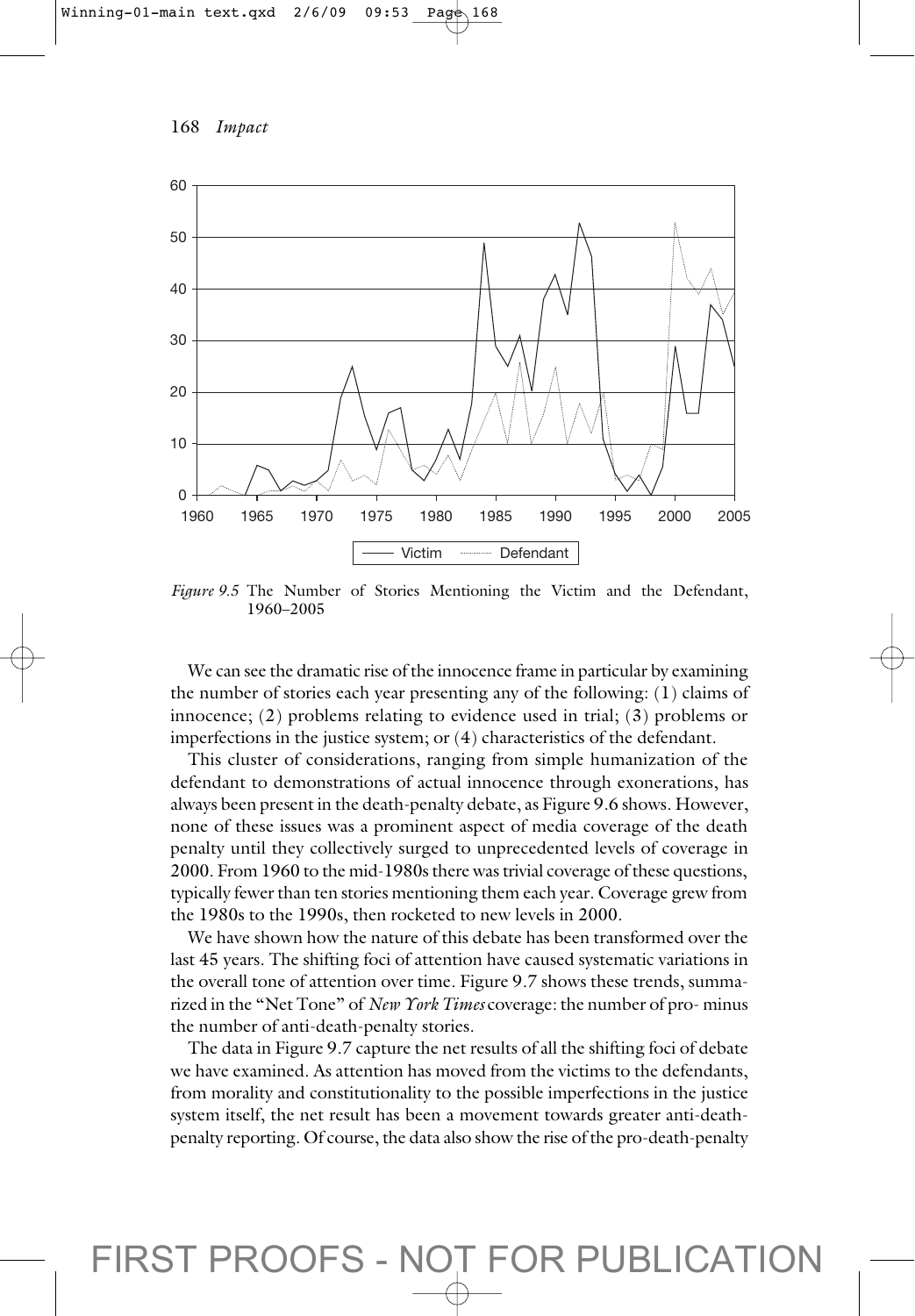*The Decline of the Death Penalty* 169



*Figure 9.6* The Number of Stories Mentioning Innocence, Evidence, Flaws in the System, or Defendant Characteristics, 1960–2005



*Figure 9.7* The Net Tone of *New York Times Index* Coverage, 1960–2005

discussion during the 1970s and 1980s. In sum, our combined analysis of the topics and the tone of coverage allows us to address the multidimensional nature of the debate as well as the simpler question of its tone. We have developed a single measure valid for tone across the entire historical period, and we have shown how Net Tone is explained not by the same arguments over time, but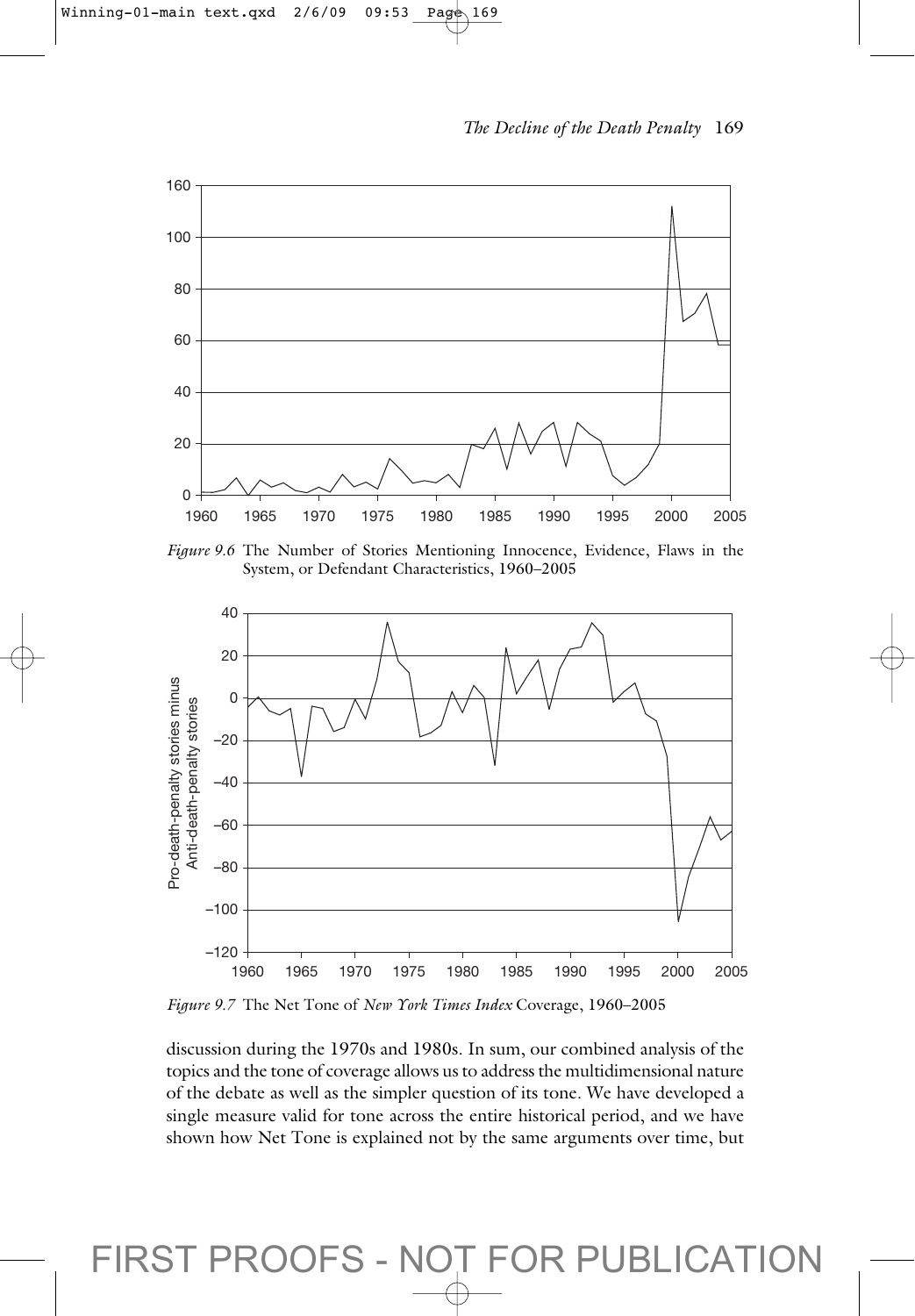by different arguments and shifting attention during different historical periods. The topics of discussion explain the tone, and the tone explains the public policy response (as we show in the next section). Shifting attention from one topic to another therefore can be linked clearly to important policy shifts, reversing longstanding policy equilibria.

# **The Rise of the Innocence Frame**

Why the sudden surge in attention to innocence around the year 2000? Was it because the notion that there could be innocent individuals on death row had not previously occurred to anyone? Certainly not. As Figure 9.6 shows, stories featuring questions of innocence appeared in the *New York Times* as early as 1960, and probably decades earlier. Publicized instances of wrongful conviction and exonerations in the United States date back at least to 1819 (Banner 2002, p. 122). And in modern times especially, Americans are no strangers to the concept of wrongful conviction. While the rate of exonerations from death row has increased in recent years (to an average of 6.7 each year between 1999 and 2006), 76 of the 123 people exonerated from death row as of 2006 were exonerated before the surge in attention to innocence began in the year 1999, at an average rate of about three each year between 1973 and 1998 (Death Penalty Information Center 2006).

In other words, whatever flaws exist in the capital punishment system, they are not new. The underlying phenomena of capital punishment policy have not changed. *Attention* has. Indeed, even controlling for the increase in the exoneration rate, individuals exonerated between 1999 and 2005 received an average of 40 news stories in major US newspapers, as opposed to an average of three stories devoted to individuals exonerated between 1973 and 1991 (Baumgartner, De Boef, and Boydstun 2008).

So why all the recent fuss about innocence? There are, of course, many reasons. Some would point to individual factors, such as the actions of George Ryan previously a staunch supporter of the death penalty—who as Governor of Illinois in 2000 placed a moratorium on that state's death penalty and then in 2003 commuted the sentences of all death row inmates to life in prison; to the presidential campaign between Al Gore and George W. Bush in 2000, which brought many national journalists to Texas and led to significant scrutiny of the candidates' views on the death penalty; to the decline in violent crime starting in the 1990s; or to other factors. Some would argue that the innocence frame took hold only because of new scientific technologies, chief among these forensic DNA profiling, developed in 1984 and first used in a criminal conviction in 1988, which provides overwhelming evidence of innocence in particular criminal cases. Yet, again, the facts of the death penalty have changed very little over time. Of the 130 individuals exonerated from death row between 1973 and 2008 (and of the 82 exonerations since the first exoneration based on DNA evidence in 1993), DNA evidence played a substantial factor in proving the individual's innocence in only 19 cases (Death Penalty Information Center 2006).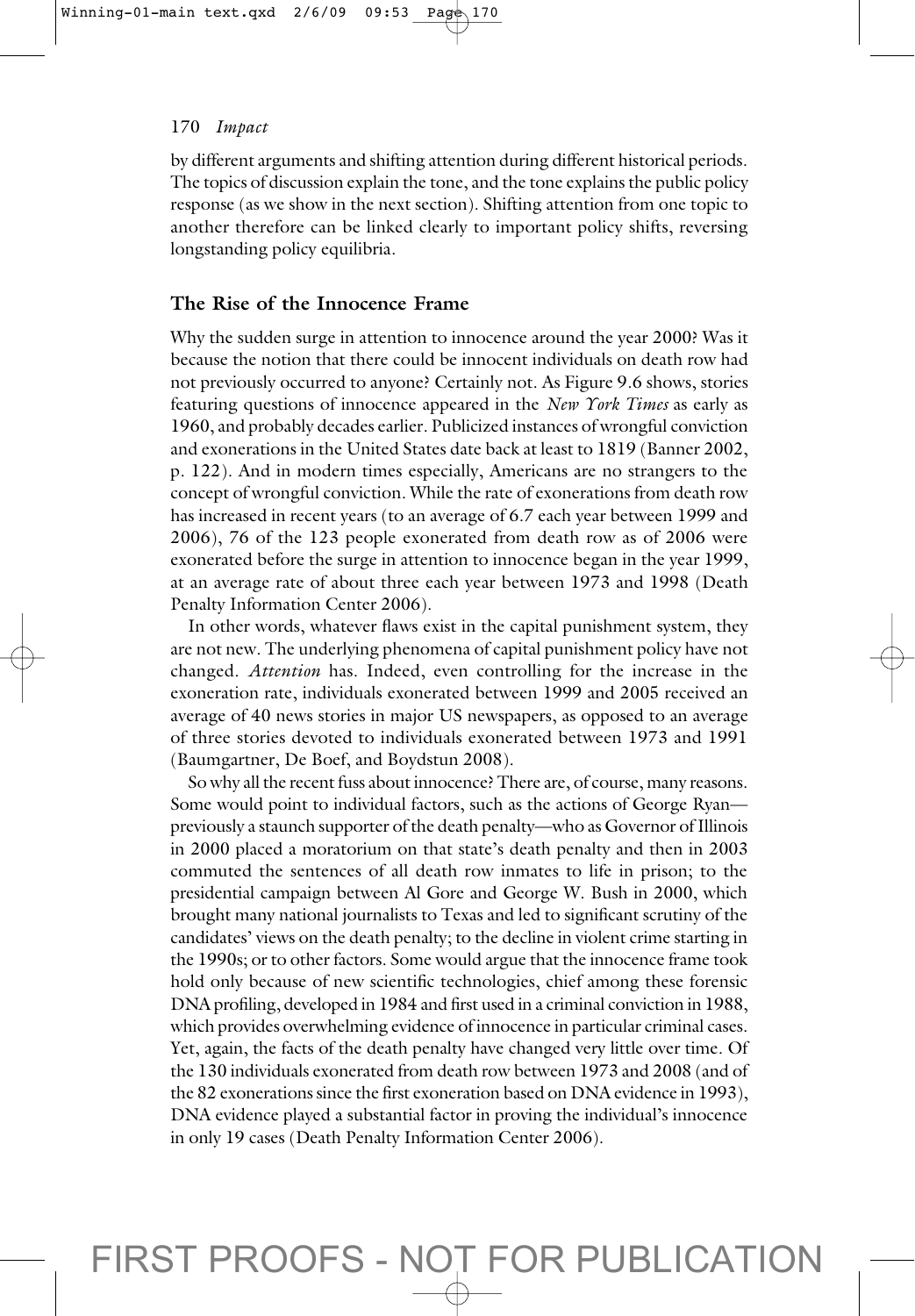Perhaps more important than actual advancements in DNA testing is the newfound (or renewed) public fascination with scientific evidence, and DNA evidence in particular, as captured and fueled by popular television shows like *CSI* and popular events like the O.J. Simpson trial. A growing popular cultural awareness of the complexities of evidence collection and testing in criminal cases has certainly led to public awareness of the myriad of human errors (or intentional falsifications) that can happen anywhere along the chain of evidence. Yet a broad cultural awareness of the possibility of wrongful conviction is not enough by itself to explain the pronounced surge in news attention to innocence we have chronicled.

In our view, it is impossible to pinpoint any single cause of the rise of the innocence frame; indeed it is unimportant to do so. As we discuss in more detail in the book from which this study is drawn, the sudden and dramatic rise of the innocence frame represents a *collective* attention-shift; a cascade of attention produced by multiple independent yet mutually reinforcing factors operating in a positive-feedback system. Legal scholars, judges, and journalists began focusing their attention on issues of innocence in the 1970s and 1980s, not coincidentally in the wake of Watergate and the resulting wave of government distrust. This academic and legal work led to the creation of the first university-based "innocence projects"—pro-bono legal aid clinics, wherein law and journalism students and their professors work to uncover evidence of wrongful convictions. Yet despite the beginnings of the innocence projects in the years shortly after the reinstatement of the death penalty, it would be more than a decade before the innocence frame would grab hold. Attention, after all, is not proportional to urgency. Public focus shifted to the question of innocence only after a nexus of political forces, including media coverage, pushed it in that direction. Before the innocence frame would penetrate social consciousness, it would take the establishment of another eighty legal aid clinics under the Innocence Project model, the exonerations of another two dozen innocent defendants from death row, the concerted efforts of DC lobbyists, several more academic publications, and many, many national news stories. At some point in the mid-1990s, however, these elements coalesced. And once past a critical threshold, the innocence frame took public attention by storm, exploding onto the agenda and dominating the debate.

In short, events, organizational efforts, governmental actions, and media framing have moved in unintended tandem to break the death-penalty debate wide open, exposing a new dimension of innocence and redefining the policy issue. In a positive-feedback system, each event makes the next event more likely. No single event can be said to be the one that caused the others; they all reciprocally have influenced one anther, each reinforcing the trend toward greater attention to questions of innocence. The fascination with glamorous TV portrayals of DNA evidence surely contributed to the rise of the innocence frame, but so did the unglamorous academic publications of the 1970s and 1980s; for that matter, so did Watergate.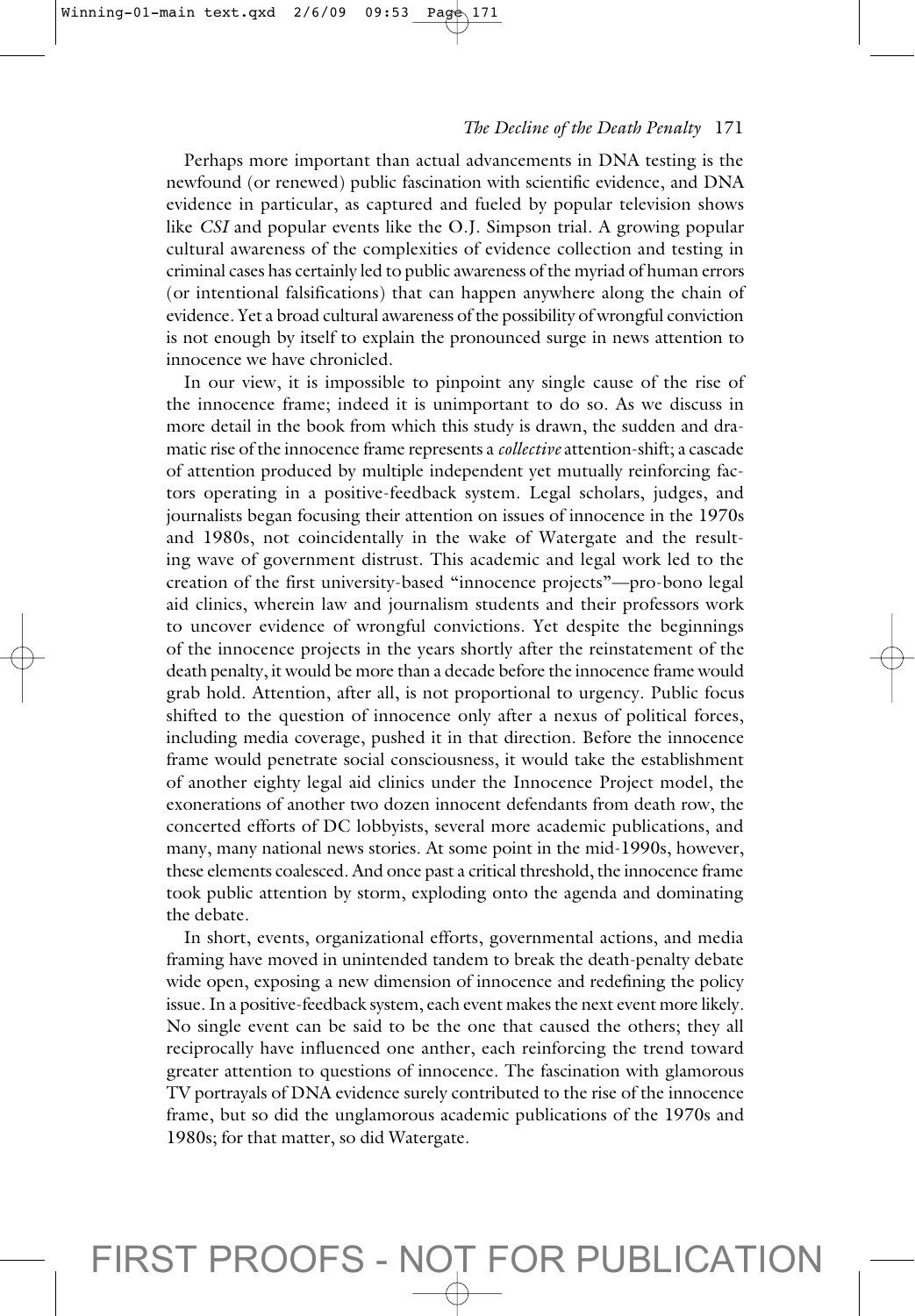Most importantly, this pattern of attention-shifting—whereby a series of independent forces lead, via a long-winding system of positive feedback, to an abrupt reframing of an issue and a sharp change in policy—is not unique to the death penalty. Observing how a morally charged issue like capital punishment can be redefined through the forces of positive feedback tells us that virtually every policy debate is susceptible to these same forces; virtually every debate can be reframed. And given what we know about the give and take between positive and negative feedback dynamics in the political system, when "successful" reframing occurs it is likely to be both sudden and dramatic, just as we have documented in the case of capital punishment.

# **The Impact of Framing on Capital Sentencing**

The number of Americans sentenced to death has varied quite substantially over time. From 1961 until the 1972 moratorium approximately one hundred Americans were sentenced to death annually. A substantial drop in numbers followed the moratorium, but death sentences quickly began to rise in anticipation of the reinstatement of the death penalty, hitting nearly three hundred in 1975. The number of yearly sentences dropped after this reinstatement surge, but to levels higher than the pre-moratorium years. And for two decades the number of sentences continued to rise, growing from 137 in 1977 to 317 in 1996. Then, in 1997, the trend began a dramatic reversal that continues today; only 128 Americans were sentenced to death in 2005, less than one-half the number of nine years before and a lower number than in any year since the moratorium. Figure 9.8 shows the annual numbers of capital sentences, executions, death row inmates, and homicides over time.

The number of executions has always been substantially lower than the number of death sentences, of course. In fact, a substantial majority of death sentences are overturned on appeal, often after many years of the inmate living on death row. While overturned convictions are not exonerations, they do indicate serious flaws in the original trial or sentencing phase: serious enough that an appeals court orders the initial decision vacated and sent back for a new trial. Executions peaked in the US in 1935 and declined regularly from that date until the late 1960s, when they reached zero, where the series stayed until 1977 when Gary Graham became the first modern executionee. Executions grew substantially in the 1990s until they reached 100; since then they have declined by almost half.

Figure 9.8 also shows the size of the various death rows across the country; cumulatively over 3,500 individuals were on death row in the late 1990s, a number which had grown steadily from fewer than five hundred in the 1950s, 1960s, and 1970s. Both the number of executions and the number of people on death row are driven largely by the number of individuals sentenced to death, and this number as we have mentioned has fluctuated widely over the past decades. There was particularly wild variation in the period immediately surrounding the constitutional ban and subsequent reinstatement of the death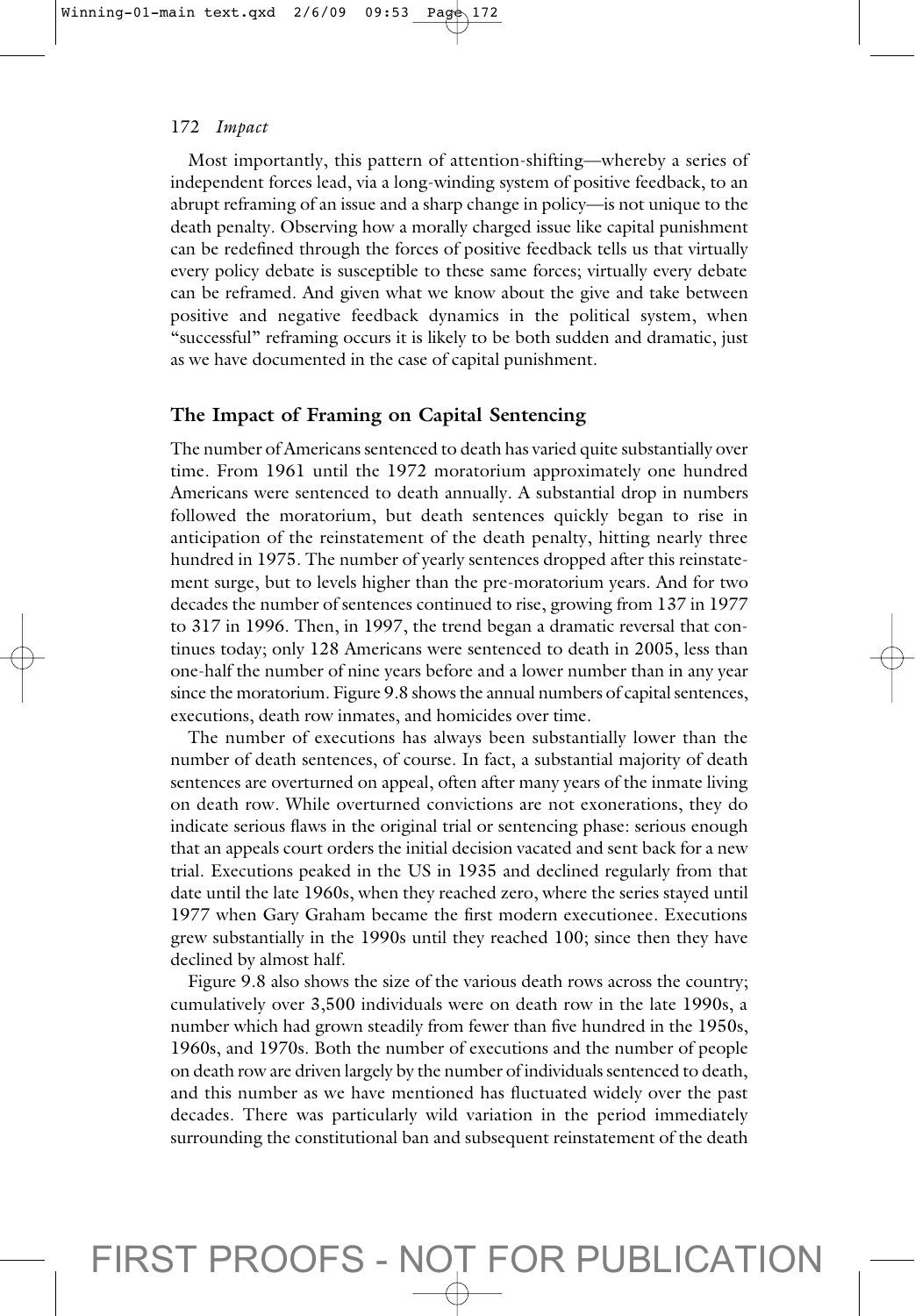

*The Decline of the Death Penalty* 173

*Figure 9.8* Capital Sentences, Executions, and the Death Row Population Primary sources: Snell 2005 and Fox and Zawitz 2006.

penalty in 1972 and 1976, respectively. As discussed above, the number of death sentences increased steadily each year from 1977 until a peak of 317 in 1996 before declining to less than one-half that number just a few years later.

What explains the variation in the number of death sentences issued by juries? Certainly media coverage plays a large part. In particular, attention to the innocence argument and the attendant anti-death-penalty tone should reduce support for the death penalty and prime jurors to resist meting it out. We have shown that different topics lead to different tone in media coverage and expect that the tone of media coverage directly influences the number of death sentences juries hand down. But there is more to this story. We assess the responsiveness of death sentences to media framing, but also to homicides (shown in Figure 9.8), public opinion (i.e., the percentage of US survey respondents in favor of the death penalty in the case of murder), and the objective evidence that the system is prone to error (i.e., the number of individuals exonerated of the crimes for which they were sentenced to death). We also control for the effects of the constitutional ban on executions.

We test the hypothesis that media framing influences death sentences using a simple multivariate time-series regression. Drawing on previous work, we hypothesize that, as violent crime rates increase, the number of death sentences should increase. Not only do the numbers of potential capital cases before juries increase with the number of murders, but also concern about crime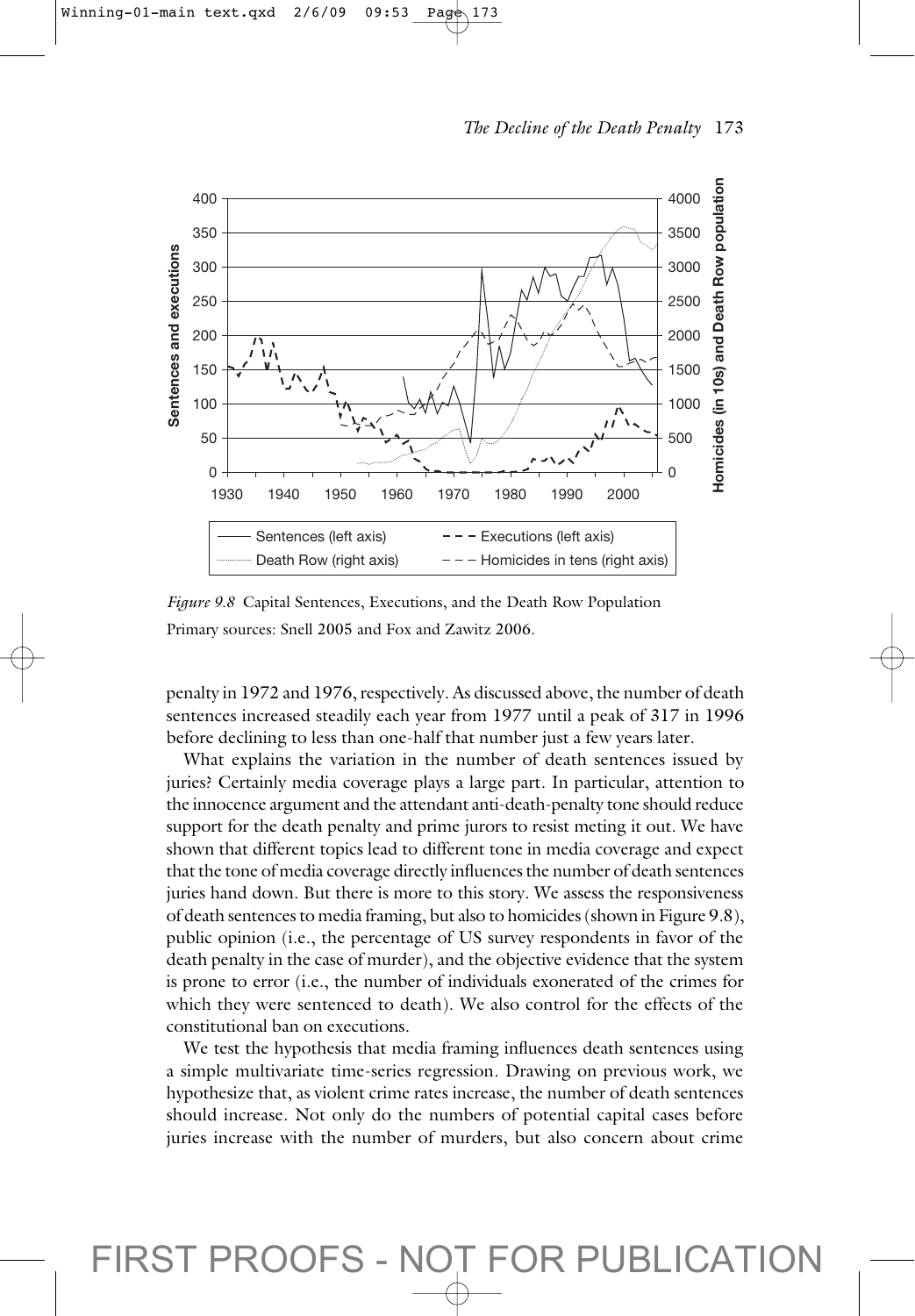increases with crime rates, leading to the view that more should be done to be tough on crime—namely sentence more people to death. We use the annual number of homicides (measured in thousands, but shown in Figure 9.8 in tens for purposes of scaling) as reported in the FBI Uniform Crime Reports as our indicator of violent crime rates.

Public opinion has been linked to political behavior and public policy in a variety of settings (Erikson et al. 2002; Page and Shapiro 1983). Public sentiment with regard to the death penalty is historically both supportive and stable. Yet recent years have seen a small but steady and sustained drop in support. The hypothesized effect on the number of death sentences takes two forms. The first is simple and direct. As more Americans come to oppose the death penalty, the number of death sentences is expected to drop; displeasure with the policy among citizens selected for jury duty should result in fewer death sentences. The second effect is indirect. As opinion becomes less supportive, prosecutors become less inclined to pursue the death penalty—the costs, in both dollars and political capital become too high—resulting in fewer capital trials and, thus, fewer death sentences. Our measure of public opinion is an annual time-series created by combining information from all available survey data pertaining to the death penalty using Stimson's (1999) dimensional analysis algorithm.

The constitutional ban on the death penalty also had a predictable and dramatic effect on the annual number of death sentences, of course. With the 1973 *Furman v Georgia* decision to abolish the death penalty, the number of death sentences fell. Prior to *Gregg v Georgia*, strong anticipation of the death penalty's reinstatement explains the jump in death sentences in 1975 as pentup demand for the policy was realized. We thus account for the beginning and the end of the moratorium period with variables measured 1 in 1973, the first year of the moratorium, and 1 in 1975, the year that by all historical accounts the reversal was socially anticipated, and 0 in all other time periods.

Much of the variation in the number of death sentences has come in the last decade, the period in which the innocence frame has risen and grown. It is reasonable to ask whether mounting evidence of the flaws in the system, rather than media coverage, explains the drop in death sentences. We test whether the number of exonerations alone or in conjunction with media coverage can explain the drop. We perform this test by including a measure of the number of individuals exonerated in each year, beginning with the reinstatement of capital punishment in 1976. By including in our model a measure of exonerations alongside the Net Tone measure of media framing from Figure 9.7, we can determine empirically whether it is the direct evidence of innocence itself (the prevalence of exonerations) or the media coverage of this concept of innocence that explains the shifts in death sentences that we observe.

In fact, as mentioned earlier and demonstrated in more detail elsewhere (Baumgartner, De Boef, and Boydstun 2008), individual exonerations generate widely divergent amounts of news coverage, with much more coverage of recent exonerations than those occurring in previous years. There are marginally more exonerations today than thirty years ago, but on average much more news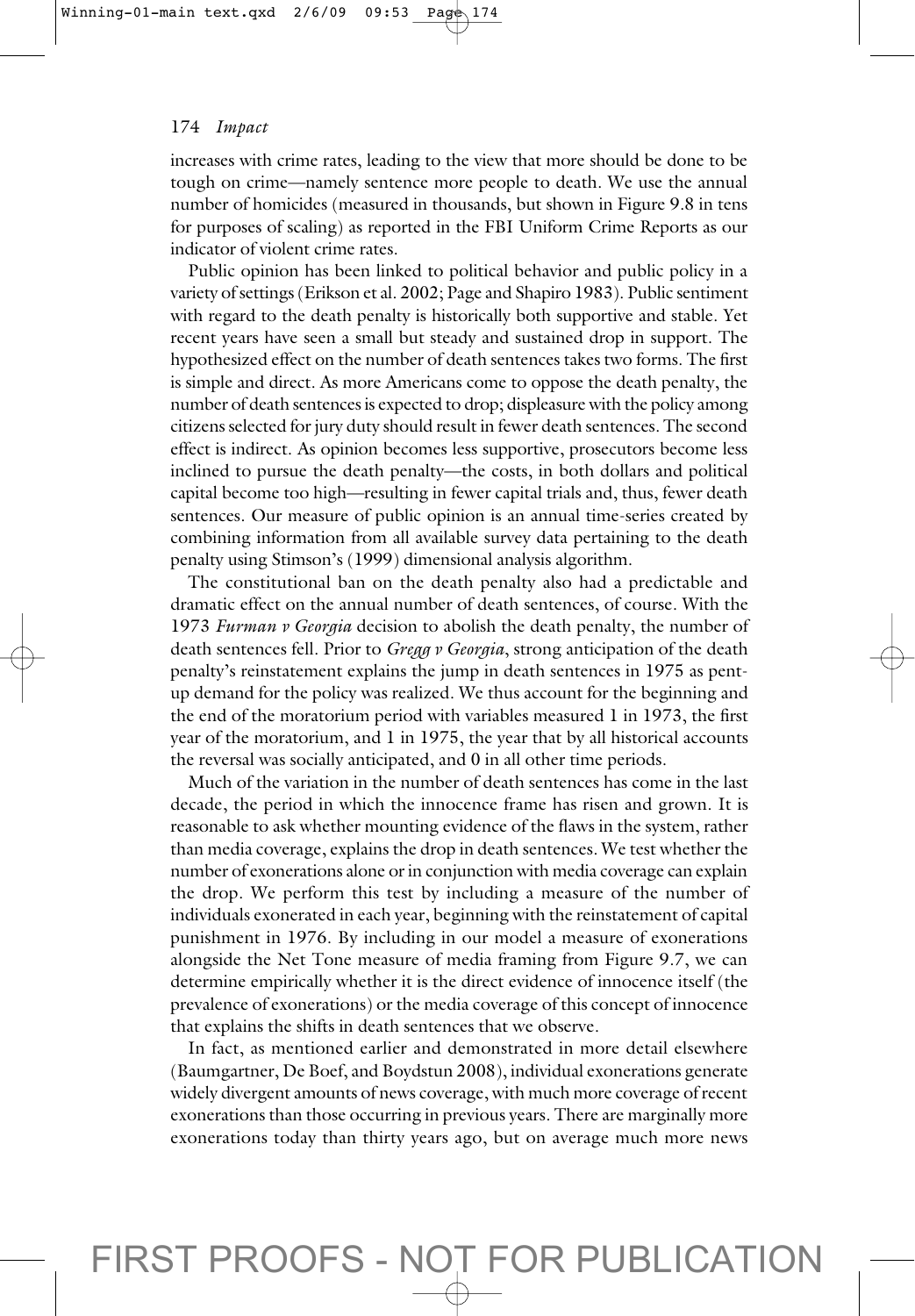coverage of those exonerations that have occurred since the innocence frame came to dominate media discussion of the death penalty. The average number of stories an individual exonerated from death row today is likely to get is more than 13 times the number that someone exonerated in the pre-innocence-frame era could expect. Something changed, and it was not the facts. Exonerees are simply more newsworthy today than before the innocence movement began.

Our analysis covers the time period from 1961 to 2005, giving us 45 years of data with which to work in testing our hypotheses. For each year, we want to know whether we can predict the number of death sentences and the relative role of each of the variables in explaining the number of death sentences. The model we estimate is a simple regression analysis of the number of death sentences as a function of the number in the previous year—recognizing the inertial nature of the number of death sentences—and the previous year's media framing (Net Tone), homicide level, and opinion, accounting as well for both the beginning and end of the moratorium period.<sup>5</sup> Analyses that include exonerations of necessity begin in 1976.

# *Analysis*

Our results are presented in Table 9.1. We focus our attention on the influence of media framing, comparing the magnitude of the estimated effects with those of the number of homicides. The entries in the table show the expected change in annual death sentences for a one-unit change in each of the row variables.

The results show strong and robust framing effects. Our model of death sentences shows significant inertia, here directly assessed by the size of the coefficient of the number of sentences in the previous year. Looking first at Model 1, the first coefficient tells us that when large numbers of people were sentenced to death last year, it is likely that a large number will be sentenced to death this year. The number of sentences in the previous year propagates forward at the rate of 0.316, meaning that every death sentence in a given year is by itself statistically responsible for one-third of a death sentence in the following year. Obviously, death sentences cannot occur in thirds, but the point is that, even holding all other factors in the system constant, death sentences beget more death sentences at a rate of 0.316.

This inertia has two important implications. First, it makes clear that we should not expect dramatic shifts in death sentences in any given year; the series has a significant bias toward the status quo. The value in one year is a major predictor of the value of the series in the subsequent year. Second, and obviously related to the first, it takes several years for the effect of new information to enter the system and reach its full impact. To calculate the full effect of any variable in the system, consider that it will have an impact in the first year equal to the coefficient listed, but in each subsequent year it will continue to affect the system at the rate of nearly 32 percent of its initial impact, then 32 percent of that number in the following year, and so on. This dynamic means that the long-term impact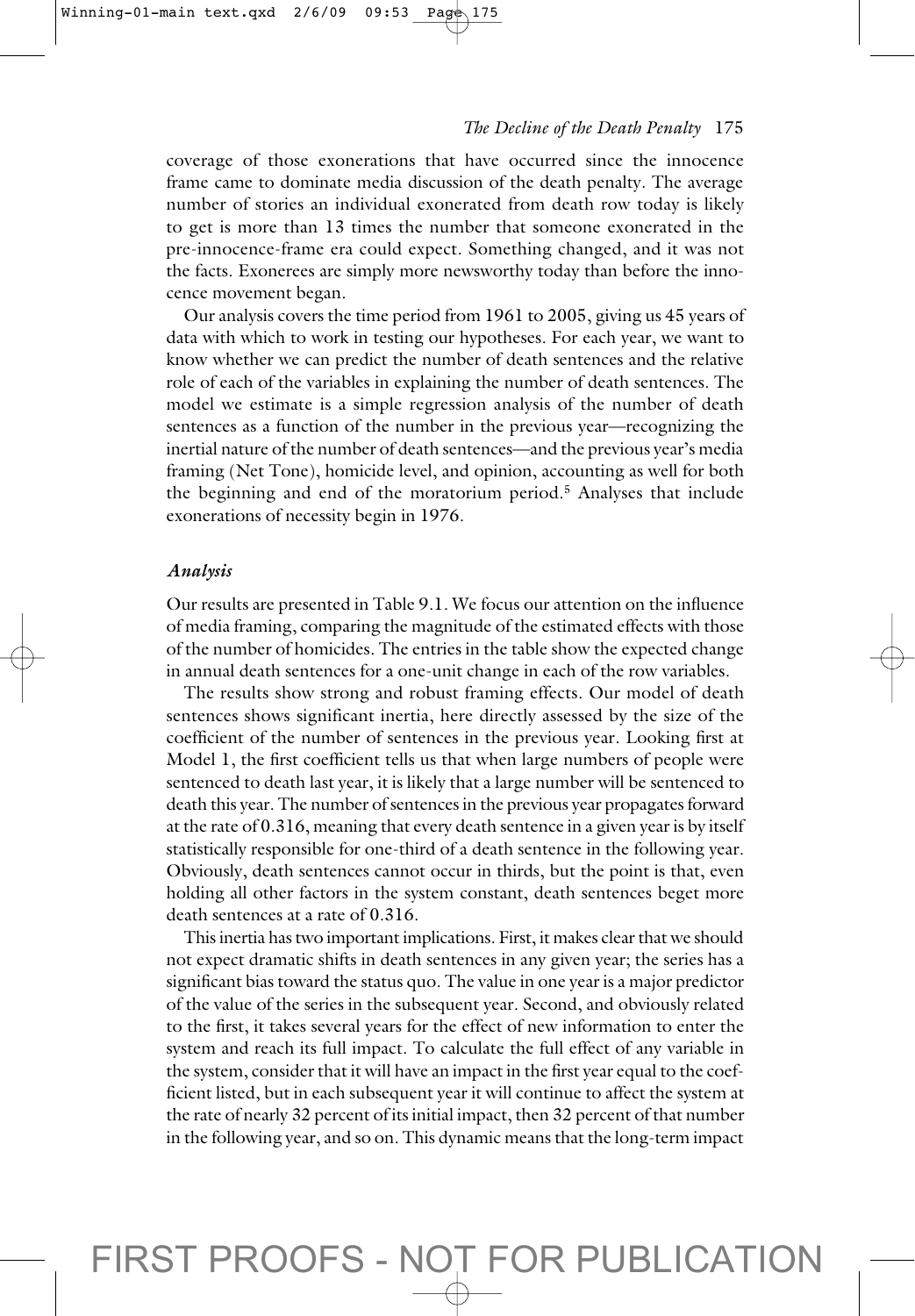| <i>Table 9.1</i> Explaining the Number of Annual Death Sentences |
|------------------------------------------------------------------|
|                                                                  |

|                               | Model 1               | Model 2         | Model 3         |
|-------------------------------|-----------------------|-----------------|-----------------|
|                               | $(1961 - 2005)$       | $(1973 - 2005)$ | $(1973 - 2005)$ |
| $S$ entences $_{t-1}$         | $0.316+$              | $0.339+$        | $0.327+$        |
|                               | (0.097)               | (0.109)         | (0.108)         |
| Net $Tone_{t-1}$              | $0.453^{+}$           | $0.361*$        | $0.432*$        |
|                               | (0.137)               | (0.210)         | (0.240)         |
| $Opinion_{t-1}$               | $5.059*$              | $5.007+$        | $4.906+$        |
|                               | (1.069)               | (0.137)         | (1.423)         |
| $Homicides_{t-1}$ (thousands) | 0.817                 | 2.423           | 2.747           |
|                               | (1.437)               | (2.708)         | (2.727)         |
| Exonerations $_{t-1}$         |                       | $-0.966$        |                 |
|                               |                       | (1.721)         |                 |
| Cumulative Exonerations,      |                       |                 | 0.069           |
|                               |                       |                 | (0.197)         |
| 1973                          | $-67.80$ <sup>+</sup> |                 |                 |
|                               | (25.80)               |                 |                 |
| 1975                          | 129.49*               | $129.68*$       | 131.29*         |
|                               | (25.34)               | (28.21)         | (28.24)         |
| Constant                      | $22.92*$              | $-10.44$        | $-17.97$        |
|                               | (19.20)               | (56.78)         | (56.49)         |
| N                             | 44                    | 32              | 32              |
| $R^2$                         | 0.930                 | 0.836           | 0.834           |
| <b>RMSE</b>                   | 23.97                 | 25.27           | 25.37           |
| St. Dev.                      | 83.70                 | 62.32           | 62.32           |

Entries are regression coefficients; standard errors are in parentheses.

Note:\* denotes  $p < 0.001$ , + denotes  $p < 0.05$ , and  $\#$  denotes  $p < 0.10$ , one-tailed.

of shifts in any of the independent variables is about 1.5 times as great as its immediate impact, and that it takes about four years for effects to reach their full impact. So we have modeled a slowly evolving system; the first coefficient in the system shows the degree of inertia, in Model 1 about 32 percent (with very similar numbers for Models 2 and 3).

Why might this inertia occur? As we noted above, death sentences vary substantially in number over time, and yet these changes evolve slowly from year to year. We can think of at least two reasons this might be the case. First, the prosecutors making decisions about whether to pursue the death penalty tend to be the same from one year to another; only slowly are prosecutors replaced. Second, standard operating procedures in the justice system mean that the process is sticky and, thus, change is very slow to occur. These two facts contribute to the likelihood that the number of death sentences handed down in a given year will look something like that in the previous year. Finally, to the degree that the processes we describe affect public opinion and juries across the country, it is clear that all people would not become aware of changes instantaneously; it takes time for new information to filter through the system. Media coverage shifting from positive to negative in tone is filtered through conversations and from one media outlet to another; nothing in this process is necessarily expected to occur instantaneously or to affect public opinion and individual thinking immediately.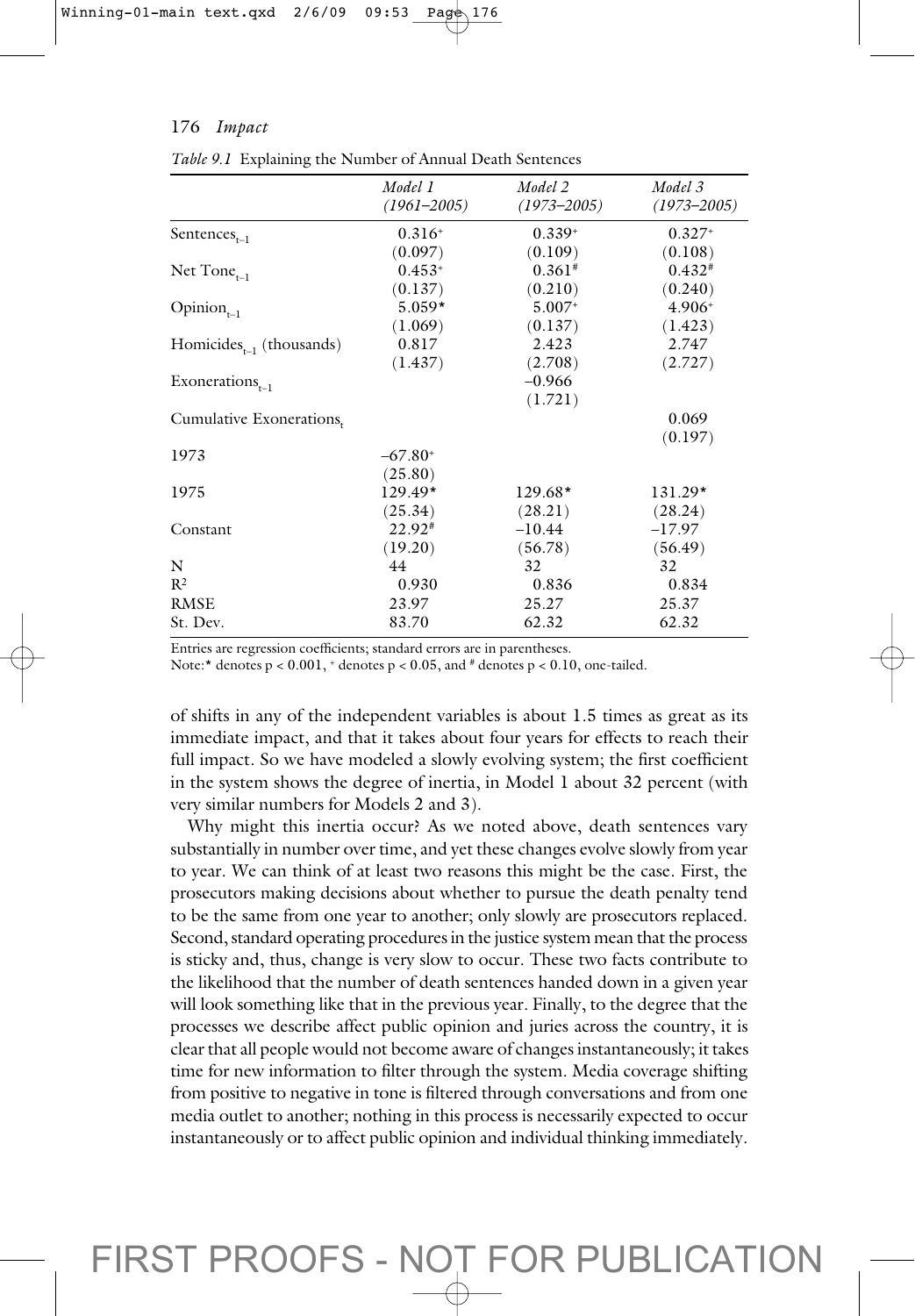Despite the slowly evolving nature of the change that we observe, it is also clear that inertia is far from the full story here; change does occur.

Looking at the results of Net Tone in Table 9.1, we see that the effects of media framing are substantively and statistically significant. For every ten more pro-death penalty stories in a given year, we expect more than four more death sentences. But, again, about 32 percent of this effect is carried forward in the next year and 32 percent of the remaining effect carried forward into the next year after that, and so on. Thus, a pro-death-penalty swing of ten points in media coverage is expected to produce about 6.5 more death sentences (( $10 \times .453$ )  $\times 1.46 =$ 6.61) over four years.

Pro-death-penalty coverage in the *New York Times* reached its pinnacle in 1973 and again in 1992 with a Net Tone of 36 more pro-death-penalty stories than anti-death-penalty stories. The situation was reversed with a 105-story antideath-penalty advantage in 2000. This 141-point swing in Net Tone translates through Model 1, then, to explain a decline of 93 death sentences after the variable reaches its full effect (64 in the short term). Compare this effect to that of homicides.6 For much of this period, homicides increased by an average of about one thousand per year. The predicted effect on death sentences is just one additional sentence in the long run. Over the period of our study, homicides in the US have varied from 8,530 (in 1962) to 24,703 (in 1991)—a shift of 16,173. Translating this number into its effect on death sentences shows a long-term impact of twenty additional death sentences. The effect is certainly important, but considerably smaller than that of Net Tone.

To further draw comparisons between the effects of Net Tone and homicides, we compare the effects of a standard deviation change in each on the number of death sentences. A standard deviation change in media framing produces an expected change in sentences of over twenty, while the comparable change in homicides produces only an expected change of 5 death sentences.<sup>7</sup> We see that Net Tone has an effect almost four times as large as that of homicides, using equivalent measures of each.

Public opinion also plays a role in determining the number of death sentences in a given year.8 The estimated short-term effect of a one-point shift in net public opinion is to change the number of death sentences by over five (5.06). The long-term effect of this change is over seven additional death sentences (5.06  $\times$ 1.46 = 7.39). When public opinion becomes more pro-death-penalty, on average we experience more death sentences. When it becomes less pro-death-penalty, we experience fewer death sentences on average, as hypothesized. In fact, the evidence we present provides the upper bounds on the effects of opinion on sentences, and we do not draw out the dynamic implications of these shocks because of the mutual effects of sentences on opinions. The positive and significant finding provides further evidence for the social cascade theory: that is, for the theory that "successful" shifts in issue-definition do not occur incrementally, but rather in surges that lead to dramatic change throughout a policy system. Media framing effects build momentum in the death-penalty system, influencing sentencing directly as well as indirectly through public opinion.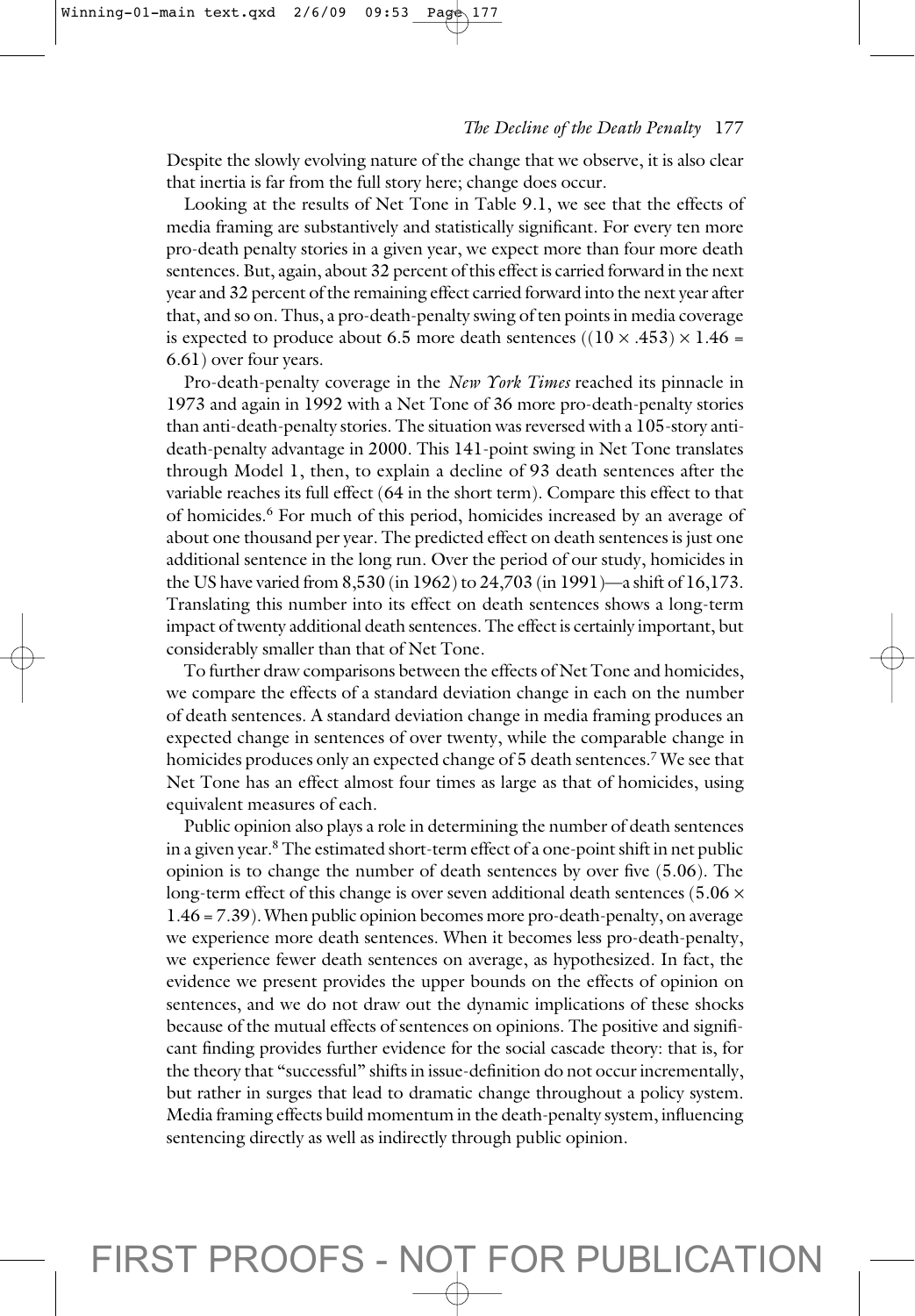In addition to the effects of media framing, homicides, and opinion, Model 1 also controls for the effects of the constitutional ban on death sentences. We find that the estimated effects of the onset and end of the constitutional ban on the death penalty were to drop death sentences by about 68 (estimated as  $1 \times -67.80$ ) and to increase death sentences by 129, respectively, controlling for the levels of homicides, Net Tone, and opinion that existed at that time  $(1 \times 129.49)$ . These are contemporaneous effects and so again underestimate the total effect. The total effect is the now familiar 1.46 times the contemporaneous effect; for the onset the effect is –98.99, and for the end of the moratorium the effect is 189.06. That structural changes to the death-penalty system exert such big effects should come as no surprise. One reason to include these effects in the model is so that we know that the other effects we measure are in addition to these effects, not simply reflecting them.

Consider the effect of the death-penalty moratorium in 1972, which was responsible, statistically speaking, for 99 fewer people being sentenced to death in the long term, as compared to the impact of the 141-point swing in the Net Tone of media coverage between 1992 and 2000, which was statistically responsible in the long term for 93 fewer death sentences. The shift in media framing we have documented produced nearly as large an effect on capital sentencing as did the complete system shut down ordered by the Supreme Court. Without any direct checks and balances on the judicial system, the media nevertheless wield tremendous influence.

We turn now to testing the alternative hypothesis that exonerations rather than media framing explain the annual number of death sentences. Both Model 2 and Model 3, also presented in Table 9.1, are run using data from 1973 through 2005. Model 2 includes the number of exonerations in the previous year. Model 3 presents an alternative operationalization of the same concept, this time including the *cumulative* number of exonerations from 1976 to the year in question rather than only the number in each previous year. This alternate specification allows us to test for the possibility that it took the momentum of increasing numbers of exonerations over several years to affect public policy. The main finding from these results is that exonerations themselves have no independent effect on death sentences, a finding that persists when Net Tone is omitted from the models. Further, while the effect of the number of exonerations in the last period is negative, as we would expect, the cumulative number of exonerations has an estimated effect of zero. Importantly, the inclusion of exonerations does not change the conclusion that media coverage has a substantively important impact on the annual number of death sentences. The estimated effects of all the variables in the model are highly stable.

# **Conclusions**

The number of death sentences is an important indicator of public policy, one that has changed a lot over the last four decades, ranging from a low of 42 in 1973 (when executions were rendered unconstitutional) to a high of 317 in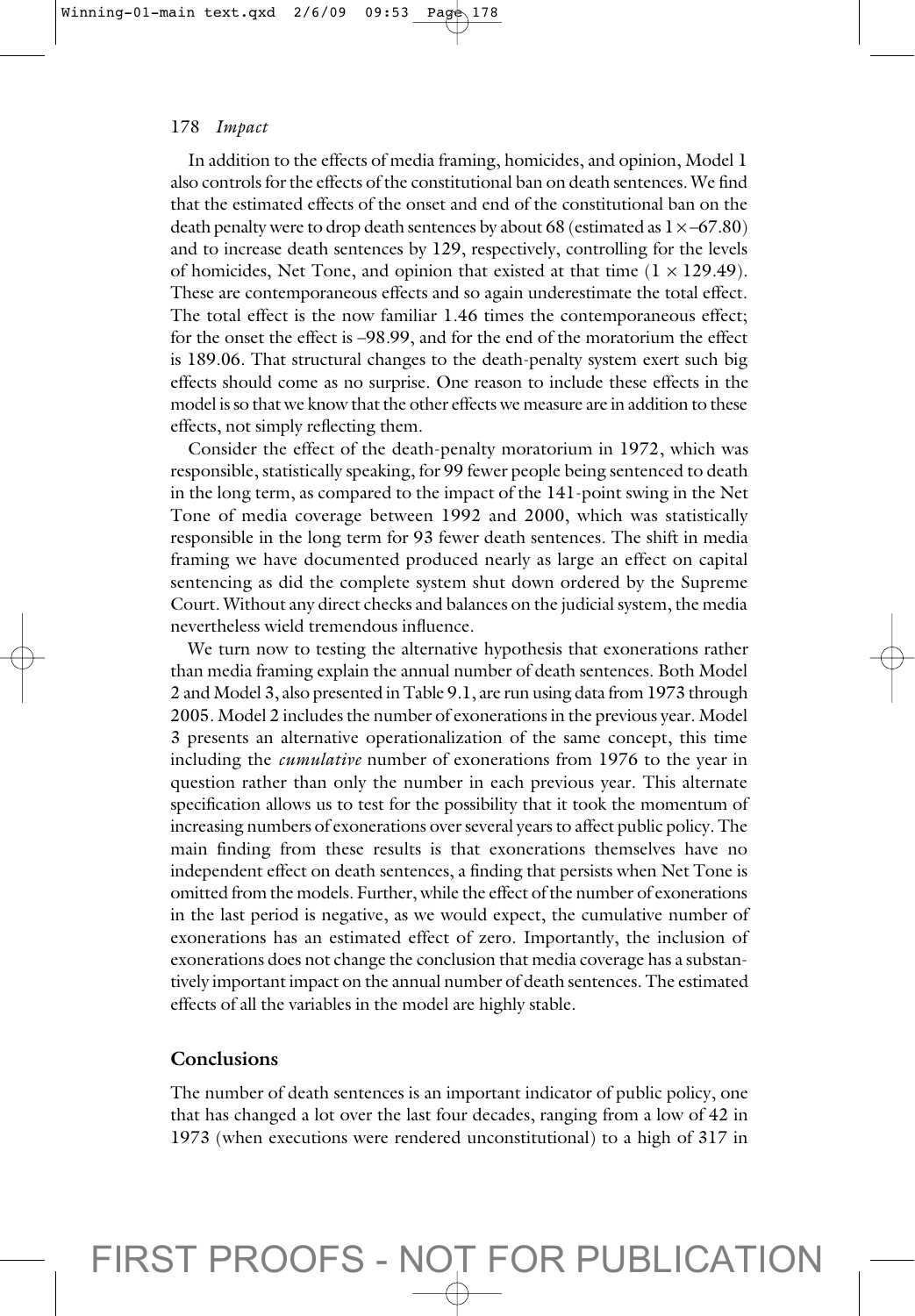1996, just before the rise of the innocence frame. We have shown that this variation is highly predictable. The number of death sentences responds to media attention, to public opinion, and to homicide levels. It is especially responsive to the tenor of media framing. In particular, the sentencing rate is almost four times more responsive to Net Tone than to homicides. And the recent shift in media coverage from pro-death-penalty coverage focused on morality-based and constitutionality-based frames to anti-death-penalty coverage focused on the innocence frame was responsible for nearly as big a drop in death sentences as was the moratorium placed on capital punishment in 1972. In contrast, exonerations from death row have no significant effect on the number of people sentenced to death.

Taken with our knowledge of actual media coverage, we can say a lot about the nature of policy change with respect to the death penalty. The paths that homicides, media framing, and public opinion have followed in recent time periods have produced a dramatic decrease in the number of people sentenced to death. Declines in the number of homicides and a consistent anti-deathpenalty tenor in media framing—rooted in the innocence frame—have pulled opinion in a distinctly anti-death-penalty direction and, both directly and indirectly via public opinion, have led to a reduction in the number of death sentences. Together, these variables help us to understand the dramatic decline in the number of death sentences handed down by juries in the last ten years, from 317 in 1996 to four-tenths as many (128) in 2005. This conclusion is meaningful and, moreover, it is sensible.

The innocence movement we have documented appears to have led to a shift in the focus of the death penalty debate. This redefinition has had a substantial effect on public policy. The story we tell draws first on real events and then on media's presentation of them. The consequence of these events and media framing, as we have shown, is fundamentally, but slowly, to alter public policy. This is a straightforward story, told with many tables and figures. Framing matters.

# **Appendix: Description of Data**

This Appendix offers summary descriptions of the data sources and collection procedures for the six major annual data series presented in this chapter: death sentences, death row inmate population, executions, exonerations, homicides, and net public opinion support.

**Death Sentences:** The number of death sentences handed down each year, as provided by the following sources: 1961–1972 data from United States Department of Justice 1972; 1973–2005 data from Snell 2005 (Appendix Table 2: Prisoners Sentenced to Death and the Outcome Sentence, by Year of Sentencing, 1973–2005).

**Death Row Inmates:** The total number of individuals under sentence of death in the United States in each year. We follow the Death Penalty Information Center in supplementing the primary Bureau of Statistics data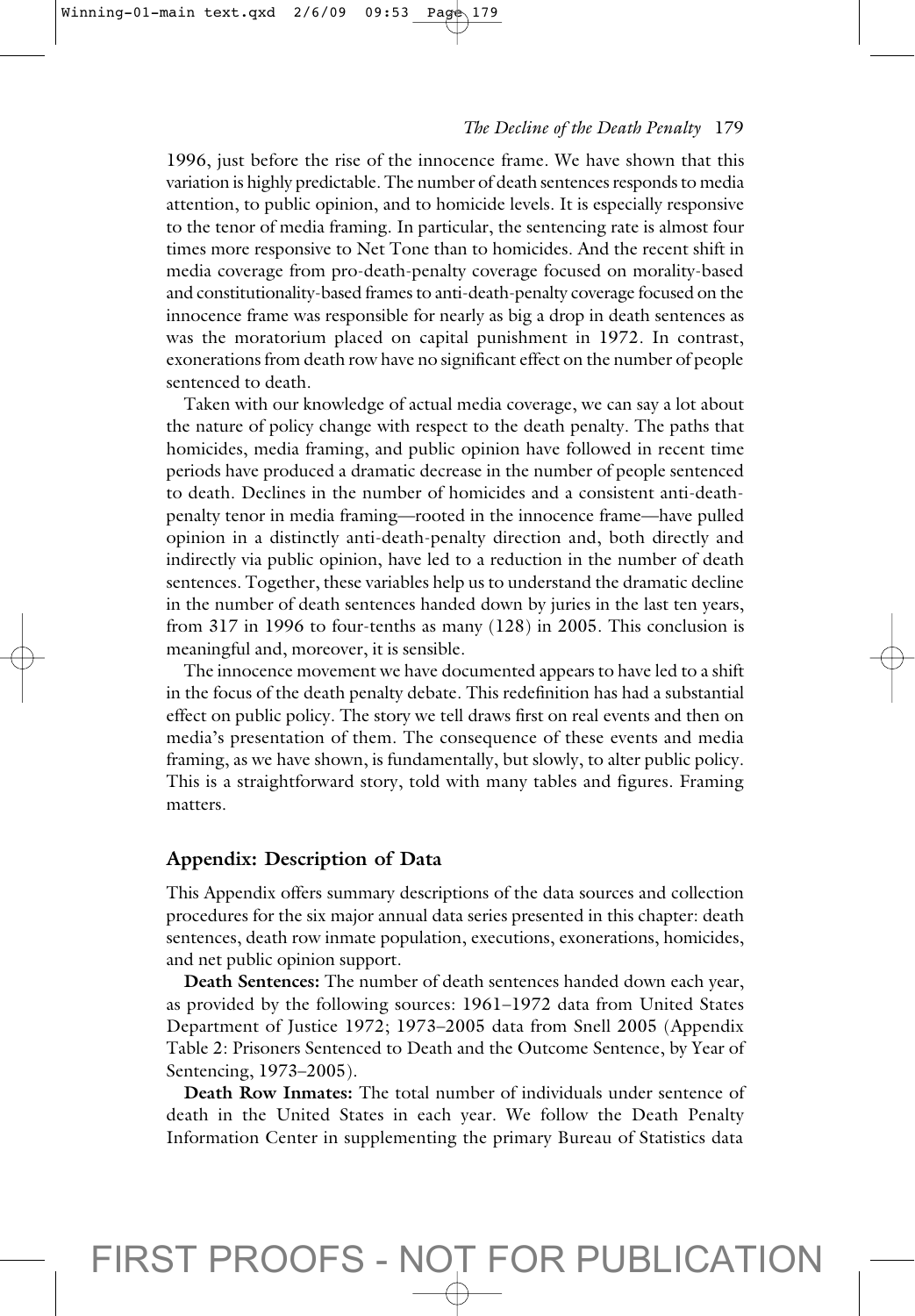source with the NAACP estimate for the most recent year, as reported by Snell 2005 (Figure 9.1: Persons under Sentence of Death 1953–2005).

**Executions:** The number of individuals executed in the United States in each year, as reported by Snell 2005 (Figure 9.4: Persons Executed, 1930–2005).

**Exonerations:** The number of individuals exonerated from death row in the United States in each year, as calculated from DPIC 2006. The Death Penalty Information Center makes the following statement regarding the criteria for identifying exonerations: "The DPIC uses the traditional objective criteria that have determined innocence since the founding of this country. In order to be included on the list, defendants must have been convicted and sentenced to death, and subsequently either: a) their conviction was overturned and they were acquitted at a re-trial, or all charges were dismissed; or b) they were given an absolute pardon by the governor based on new evidence of innocence. The list includes cases in which the release occurred in 1973 or later."

**Homicides** The number of homicides committed in the United States each year, as provided by the following sources: 1961–1985 data from Fox and Zawitz 2006 (Table of Homicide Victimization, 1950–2004); 1986–2005 data from Uniform Crime Reporting Program 2006 (Table 1: Crime in the United States by Volume and Rate per 100,000 Inhabitants, 1986–2005).

**Net Public Support for the Death Penalty:** A measure of public support for the death penalty as calculated from data collected from the following source: Gallup Organization, public opinion surveys conducted November 11, 1953–May 5, 2006. In this chapter, we use a variable we call "net support." This variable is calculated simply from subtracting, at each point in time, our measure of death-penalty opposition from our measure of death-penalty support (i.e., % pro – % anti). To gather these measures of death penalty support and opposition, we began by searching on iPoll for all public opinion polls on "capital punishment" or "death penalty." Our search yielded 780 survey items taken between December, 1936 and May, 2006. These surveys were conducted by a wide range of different survey organizations (Gallup, CBS, Roper, etc.) and employed an even wider range of question types ("Do you believe in the death penalty," "Are you in favor of the death penalty for murder?," "Do you think the death penalty prevents crime?," "Are you in favor of the death penalty for persons convicted of rape?," etc.). Although there is significant variance across these surveys in terms of survey house and question wording, we are able to incorporate different questions asked by different organizations by using the WCalc algorithm, created by James Stimson, which we describe below.

Through use of this algorithm, questions with important differences in question wording but with a common root subject—including those questions listed above and many more—can each contribute information to our overall measure of public opinion on the death penalty. Of the full set of 780 question items we downloaded from iPoll, 292 surveys meet our criteria for inclusion: directly relevant to the death penalty debate, given to a random sample of national adults, containing responses that can be categorized into pro- and anti-death penalty valences, and asked two or more times by the same survey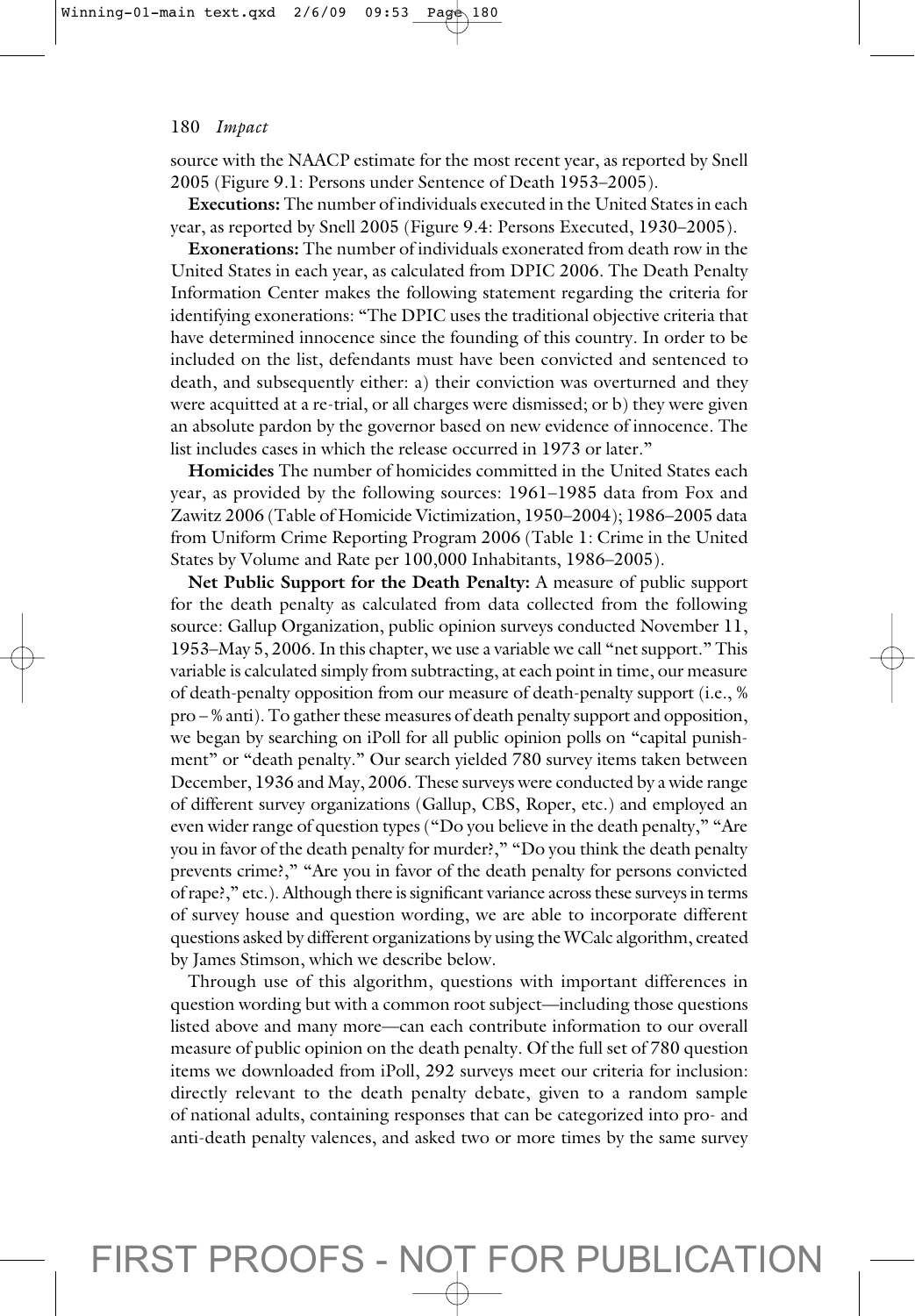organization. The surveys we used represented 19 distinct survey organizations and 35 distinct question wordings. In all, the data hold a total of 65 survey organization and question wording combinations.

In order to utilize this data set of 292 surveys from multiple survey houses and with multiple question types, we employed the WCalc Public Opinion Dimensional Extraction Algorithm created by James Stimson (software retrieved March 23, 2007, from http://www.unc.edu/~jstimson/resource.html). In a manner similar to dynamic factor analysis, this software program calculates how the survey marginals (i.e., percentage values) for each survey question asked by each organization change over time. Having calculated relative change scores for each individual survey question series, the algorithm extracts the latent dimension underlying the shared patterns of variance across these changes, producing a single series of public opinion data. The algorithm is also equipped with an optional smoothing function, which we choose to employ in order to minimize the "noise" inherent in this kind of survey data. The result: two smoothed time-series, one representing aggregate support for the death penalty and the other representing aggregate opposition. Subtracting the opposition values from the support values, we obtain the final series of "Net Support," which we employ in our analysis.

## **Notes**

- 1. We gratefully acknowledge the support of the Department of Political Science at Penn State University, the Miller-LaVigne Graduate Fellowship, the Miller-LaVigne Professorship, and the College of the Liberal Arts. Baumgartner also gratefully acknowledges the support of the Camargo Foundation where he was a Fellow during the time when parts of this chapter were drafted.
- 2. We use the *New York Times Index* because the *Times*represents the best single national source for public policy stories. Our main interest is in how coverage shifts over time, so we are less concerned with how the *Times* may differ from other newspapers in its editorial stance on the death penalty or coverage of the issue; the key question is how coverage changes over time. To test the robustness of our findings using the *Times*, we also reviewed coverage in the *Readers' Guide to Periodical Literature*. Although there is only a partial correlation of .53 between the two series overall (1960–2003), both show the same dramatic rise in attention in recent years coinciding with the rise in the innocence frame. In the year 2000, both the *Times* and the *Readers' Guide* printed a higher number of stories—235 and 106, respectively—than in any previous year, and both surges were dominated by arguments against the death penalty. On the use of the *New York Times* as an indicator of media coverage, see Althaus et al. 2001; McCombs and Reynolds; Soroka 2002; Van Belle 2003. We also compare the *Times* to nine other newspapers and show high correlations in coverage over time (0.70) and, in particular, in coverage of the innocence frame (0.90); see Baumgartner, De Boef, and Boydstun 2008.
- 3. We coded every abstract listed under the heading "capital punishment" in the *New York Times Index*, noting whether or not the abstract mentioned any of an exhaustive list of 65 different arguments, with abstracts being allowed to receive multiple codes as appropriate. Thanks to Cheryl Feeley for doing the bulk of this work for her Senior Thesis and for allowing us to use and update the data she collected. See Baumgartner and Boydstun 2005 for a description of the coding process.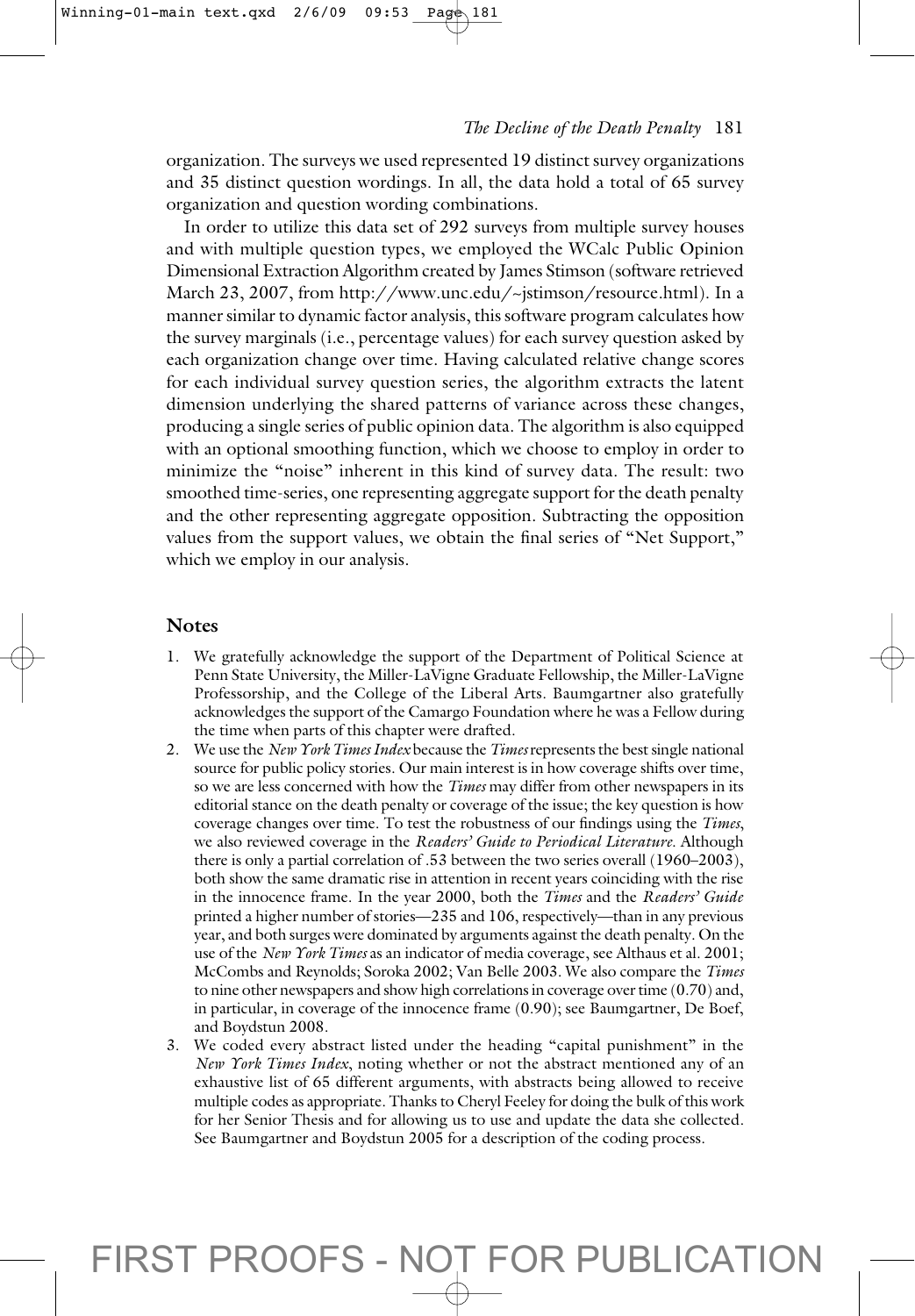- 4. Contrary to some common expectations, *what* the story mentioned about the victims, including whether they were police officers, women, children, or if there were multiple victims, had no significant impact on the tone of the story overall; *any* discussion of the victim was related to an overall pro-death-penalty tone. Similarly, there were few differences across types of defendants: be they female, of various racial categories, etc., any discussion of the defendant correlated highly with an overall anti-death-penalty tone. There is one notable exception to this finding: If the defendant was characterized as a terrorist, the tone was more likely to be pro-death-penalty. There were few such cases, however, as a proportion of the total.
- 5. The number of death sentences is large enough that the variable is approximately normally distributed so that OLS regression, rather than models designed especially for the unique problems associated with count data, is appropriate for the analysis.
- 6. We estimated statistical tests—Granger causality tests—that allow us to test the null hypothesis that each of the processes we care about predicts the others. We find that homicide levels are predicted by the number of death sentences that occur in a given year. This finding means that the estimated effect of homicides on death sentences is, strictly speaking, biased. We find, however, that in estimating the full system of equations and interpreting effects in the context of a vector autoregression (VAR) we draw almost identical inferences to those produced by the simple regression analysis that we report here. Of particular note, Net Tone *is* weakly exogenous and, thus, unbiased. Given the complexities of the VAR, we choose to present the single equation in Table 9.1.
- 7. The standard deviation of Net Tone is just over thirty stories; that of homicides 4,508.
- 8. As with homicides, we find that we cannot rule out the possibility that the number of death sentences influences opinion when we test that hypothesis using Granger causality tests. This finding means that our estimated coefficient on public opinion is biased. Using more statistically sophisticated techniques that handle this possibility again the VAR—we find that the dynamic effects we report overestimate the effect of opinion somewhat.

# **Works Cited**

- Althaus, Scott L., Jill A. Edy, and Patricia F. Phalen. 2001. "Using Substitutes for Fulltext News Stories in Content Analysis: Which Text Is Best?" *American Journal of Political Science* 45(3): 707–723.
- Banner, Stuart. 2002. *The Death Penalty: An American History*. Cambridge, MA: Harvard University Press.
- Baumgartner, Frank R. and Bryan D. Jones. 1993. *Agendas and Instability in American Politics*. Chicago, IL: The University of Chicago Press.
- Baumgartner, Frank R. and Amber E. Boydstun. 2005. *New York Times* Capital Punishment Coverage, 1960–2003. Codebook available online at: http://www .personal.psu.edu/frb1/Innocence/DP\_NYT\_Codebook.pdf.
- Baumgartner, Frank R., Suzanna L. De Boef, and Amber E. Boydstun. 2008. *The Decline of the Death Penalty and the Discovery of Innocence*. New York: Cambridge University Press.
- Bedau, Hugo Adam, editor 1997. *The Death Penalty in America: Current Controversies*. New York: Oxford University Press.
- Cobb, Roger W. and Charles D. Elder. 1972. *Participation in American Politics: The Dynamics of Agenda-Building*. Baltimore: The Johns Hopkins University Press.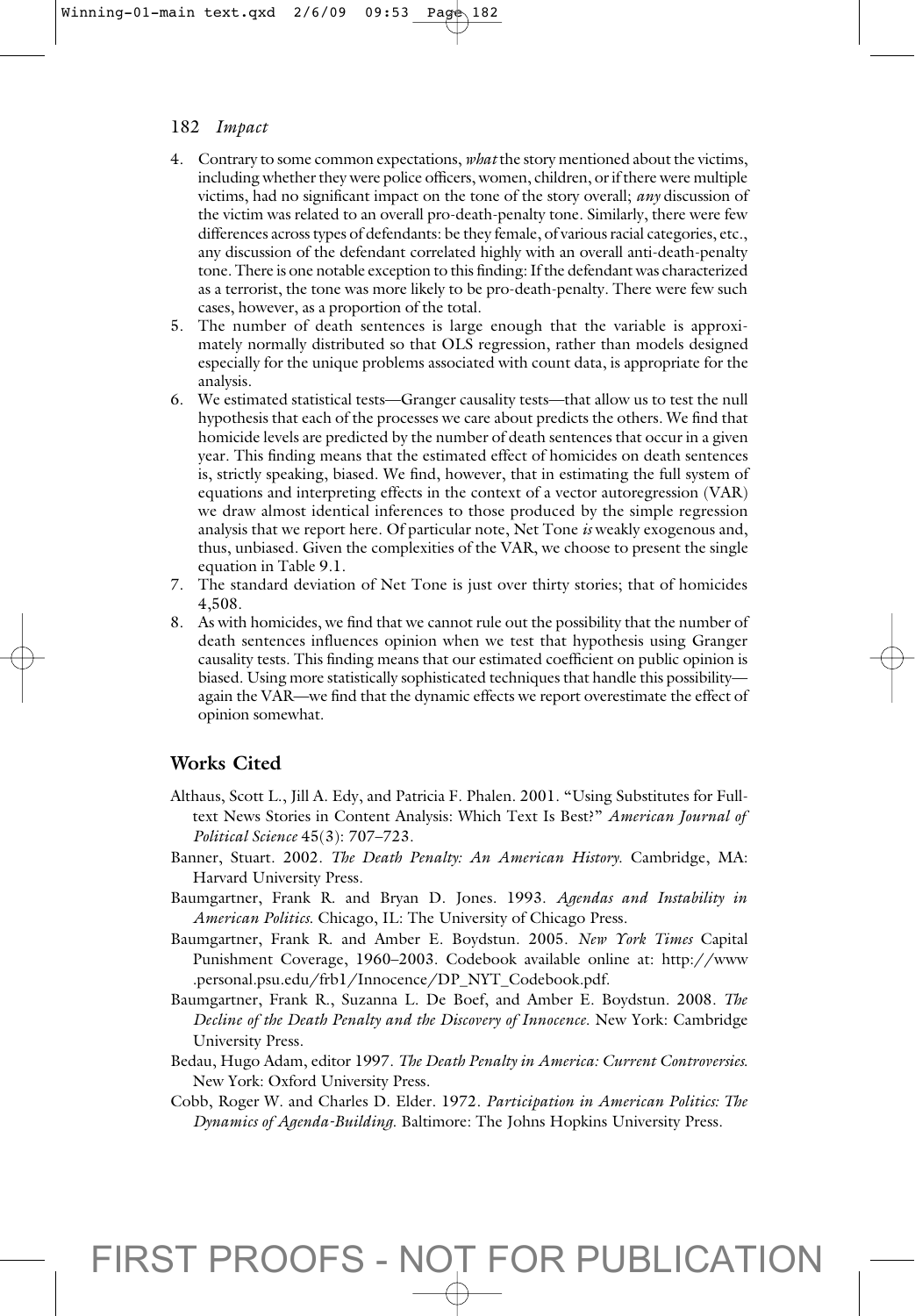- DPIC (Death Penalty Information Center). 2006. "Innocence: List of Those Freed From Death Row." Retrieved March 13, 2007, from http://www.deathpenaltyinfo .org/article.php?scid=6&did=110.
- Druckman, James N. 2001. "On the Limits of Framing Effects: Who Can Frame?" *Journal of Politics* 63(4): 1041–1066.

Erikson, Robert S., James A. Stimson, and Michael MacKuen. 2002. *The Macro Polity*. New York: Cambridge University Press.

Fox, James Alan and Marianne W. Zawitz. 2006. "Homicide Trends in the United States." Washington, DC: United States Department of Justice, Bureau of Justice Statistics. Retrieved March 16, 2007, from http://www.ojp.usdoj.gov/bjs/ homicide/tables/totalstab.htm.

*Furman v. Georgia*, 408 U.S. 238 (1972).

Gallup Organization. Public opinion surveys conducted November 11, 1953–May 5, 2006. Retrieved March 18, 2007, from the iPOLL Databank, The Roper Center for Public Opinion Research, University of Connecticut, http://www.ropercenter .uconn.edu/ipoll.html.

*Gregg v. Georgia*, 428 U.S. 153 (1976).

- Haines, Herbert H. 1996. *Against Capital Punishment: The Anti-Death Penalty Movement in America, 1972–1994*. New York: Oxford University Press.
- Jacoby, William G. 2000. "Issue Framing and Public Opinion on Government Spending." *American Journal of Political Science* Vol 44 Issue(4): 750–767.
- Jones, Bryan D. 2001. *Politics and the Architecture of Choice: Bounded Rationality and Governance*. Chicago, IL: The University of Chicago Press.
- Jones, Bryan D. and Frank R. Baumgartner. 2005. *The Politics of Attention*. Chicago, IL: The University of Chicago Press.
- Jost, Kenneth. 2001. "Rethinking the Death Penalty." *CQ Researcher* 11 (November 16): 945–968.
- Kingdon, John W. 1984. A*gendas, Alternatives, and Public Policies*. Boston: Little, Brown.
- McCombs, Maxwell and Amy Reynolds. 2002. "News Influence on Our Pictures in the World." In Jennings Bryant and Dolf Zillman, editors, *Media Effects: Advances in Theory and Research*. Hillsdale, NJ: Erlbaum.
- Nelson, Thomas E., Rosalee A. Clawson, and Zoe M. Oxley. 1997. "Media Framing of a Civil Liberties Conflict and Its Effect on Tolerance." *American Political Science Review* 91(3): 567–583.
- Nelson, Thomas E. and Zoe M. Oxley. 1999. "Issue Framing Effects on Belief Importance and Opinion." *The Journal of Politics* 61: 1040–1067.
- Page, Benjamin I. and Robert Y. Shapiro. 1983. "Effects of Public Opinion on Public Policy." *The American Political Science Review* 77(1): 175–190.
- Pollock, Philip H. III. 1994. "Issues, Values, and Critical Moments: Did 'Magic' Johnson Transform Public Opinion on AIDS?" *American Journal of Political Science* 38(2): 426–446.
- Poole, Keith T. and Howard Rosenthal. 1991. "Patterns of Congressional Voting." *American Journal of Political Science* 35(1): 228–278.
- Riker, William H. 1986. T*he Art of Political Manipulation*. New Haven: Yale University Press.
- Schattschneider, E.E. 1960. *The Semi sovereign People*. New York: Holt, Rinehart & Winston.